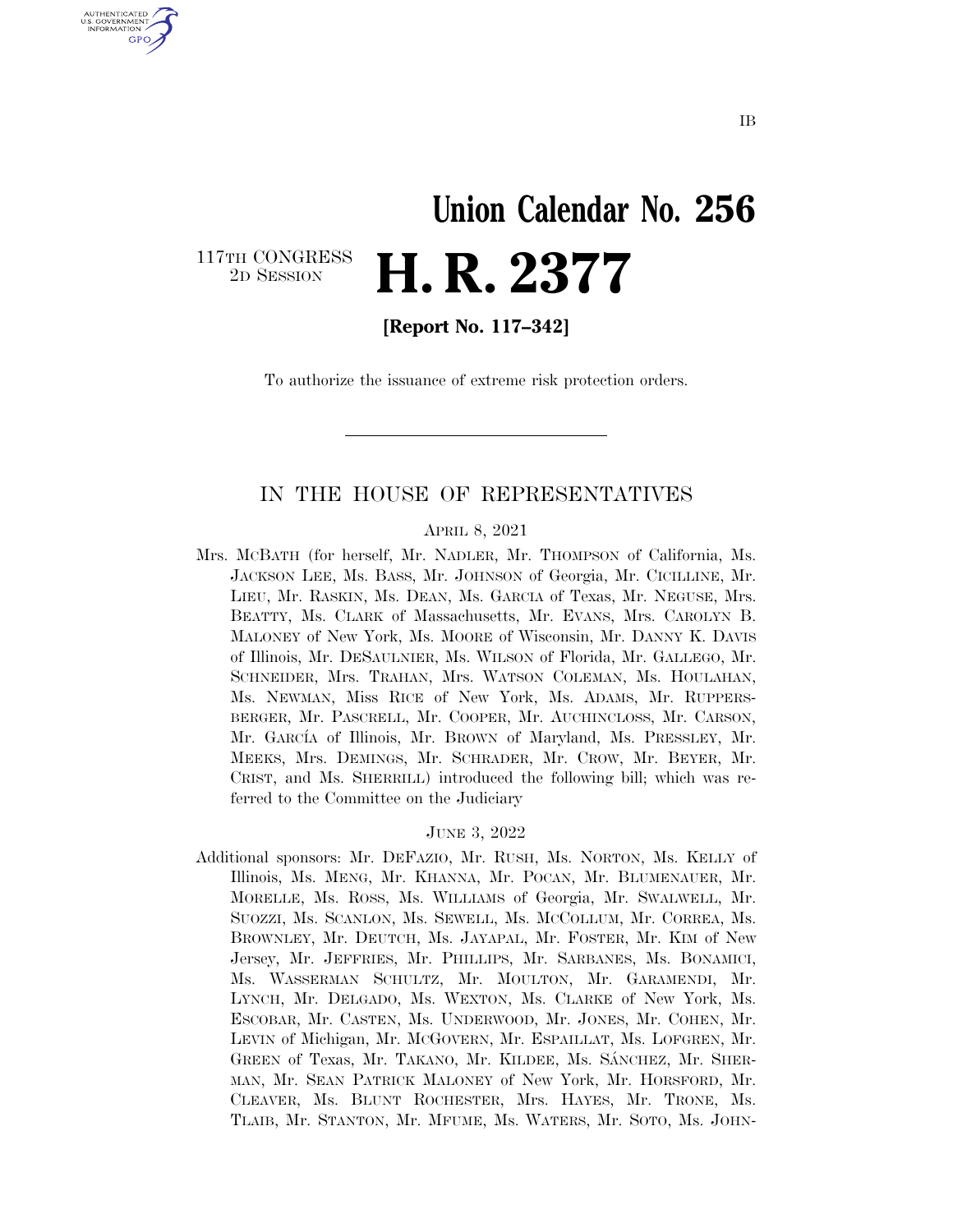SON of Texas, Mr. TORRES of New York, Mr. YARMUTH, Mr. CARBAJAL, Ms. STRICKLAND, Mr. CARTER of Louisiana, Mrs. LAWRENCE, Ms. LEE of California, Ms. OMAR, Mr. THOMPSON of Mississippi, Mr. VEASEY, Ms. SCHAKOWSKY, Mr. ALLRED, Mr. LEVIN of California, Ms. STEVENS, Mr. KILMER, Ms. STANSBURY, Mr. BOWMAN, Mr. WELCH, Ms. MANNING, Mr. LARSON of Connecticut, Mr. SMITH of Washington, Mr. HIGGINS of New York, Ms. BARRAGA´N, Mr. LARSEN of Washington, Mr. MALINOWSKI, Ms. DELAURO, Ms. TITUS, Mr. RUIZ, Mrs. TORRES of California, Mr. PERLMUTTER, Mr. SABLAN, Mr. COURTNEY, Ms. PIN-GREE, Mrs. LEE of Nevada, Mr. PANETTA, Ms. ESHOO, Mr. KRISHNAMOORTHI, Ms. BROWN of Ohio, Ms. WILD, Mr. HIMES, Mr. SAN NICOLAS, Ms. ROYBAL-ALLARD, Mr. GOTTHEIMER, Ms. DELBENE, Mr. SCOTT of Virginia, and Mr. CASE

#### JUNE 3, 2022

Reported with an amendment, committed to the Committee of the Whole House on the State of the Union, and ordered to be printed

[Strike out all after the enacting clause and insert the part printed in italic]

[For text of introduced bill, see copy of bill as introduced on April 8, 2021]

# **A BILL**

To authorize the issuance of extreme risk protection orders.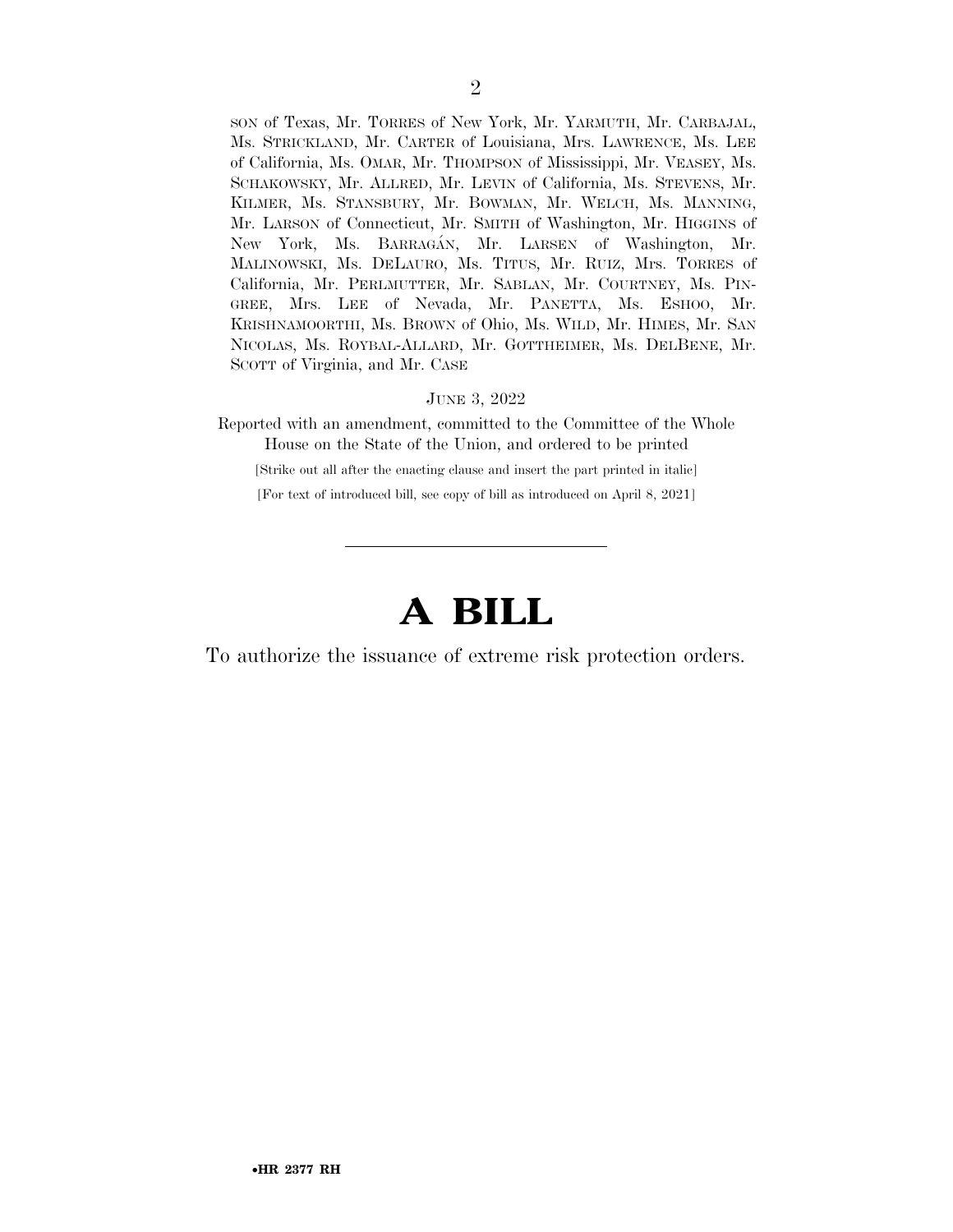*Be it enacted by the Senate and House of Representa- tives of the United States of America in Congress assembled, SECTION 1. SHORT TITLE. This Act may be cited as the ''Federal Extreme Risk Protection Order Act of 2021''. SEC. 2. FEDERAL EXTREME RISK PROTECTION ORDERS. (a) IN GENERAL.—Chapter 44 of title 18, United States Code, is amended by adding at the end the following: ''§ 932. Extreme risk protection orders ''(a) DEFINITIONS.—In this section— ''(1) the term 'court' means a district court of the United States; ''(2) the term 'designated law enforcement officer' means a law enforcement officer, designated by a United States marshal, who agrees to receive fire- arms, ammunition, and permits, as applicable, sur- rendered under subsection (f); ''(3) the term 'Director' means the Director of the Administrative Office of the United States Courts; ''(4) the term 'ex parte Federal extreme risk pro- tection order' or 'ex parte Federal order' means a Federal extreme risk protection order issued under subsection (c); ''(5) the term 'Federal extreme risk protection* 

*order' means an order issued by a Federal court that*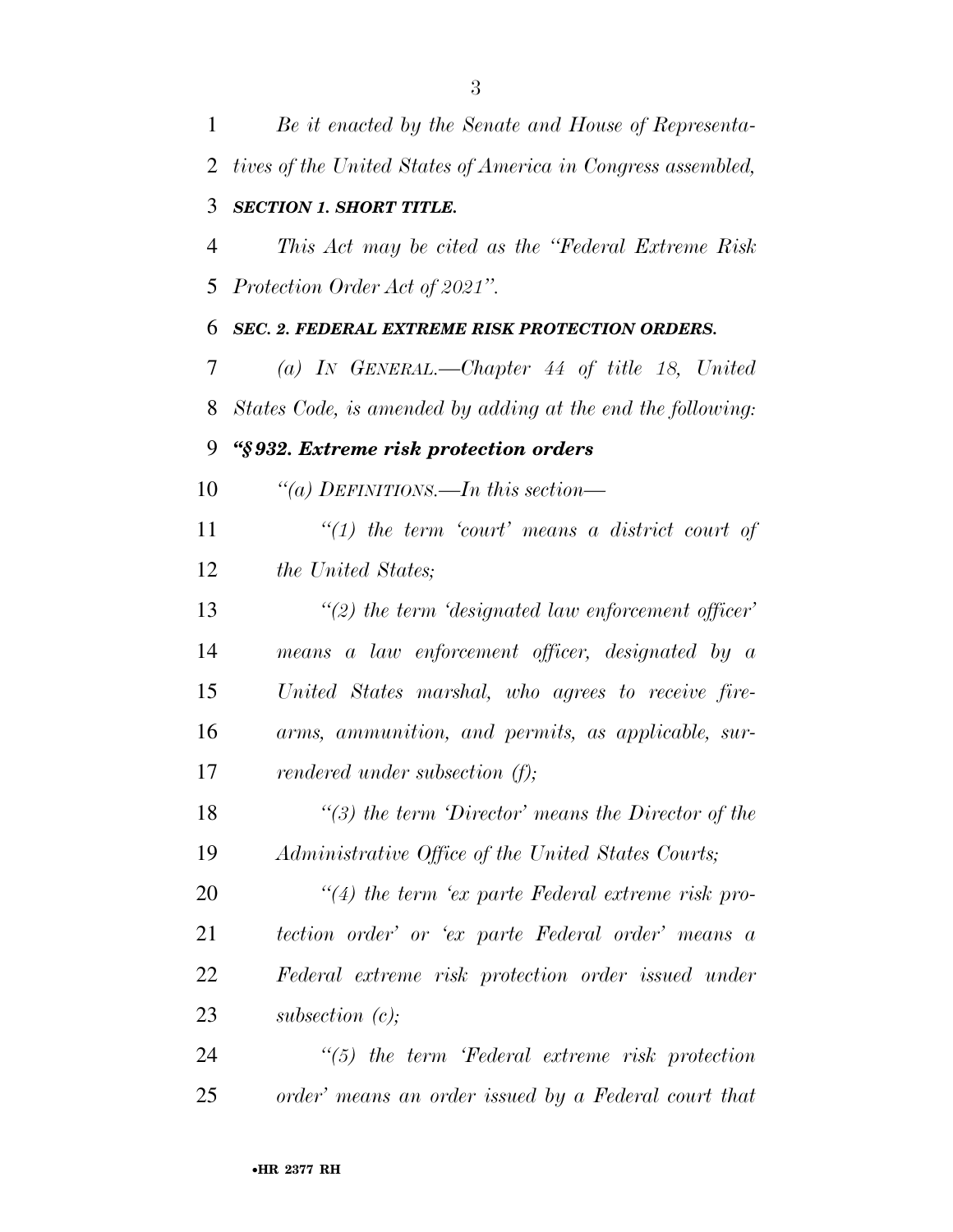| $\mathbf{1}$   | enjoins an individual from purchasing, possessing, or   |
|----------------|---------------------------------------------------------|
| $\overline{2}$ | receiving, in or affecting interstate and foreign com-  |
| 3              | merce, a firearm or ammunition;                         |
| $\overline{4}$ | $\lq\lq(6)$ the term 'family or household member', with |
| 5              | respect to a Federal order respondent, means any-       |
| 6              | $\lq (A)$ parent, spouse, sibling, or child related     |
| 7              | by blood, marriage, or adoption to the respond-         |
| 8              | ent;                                                    |
| 9              | "(B) dating partner of the respondent;                  |
| 10             | $"$ (C) individual who has a child in common            |
| 11             | with the respondent, regardless of whether the in-      |
| 12             | dividual has—                                           |
| 13             | $\lq\lq(i)$ been married to the respondent; or          |
| 14             | $``(ii)$ lived together with the respondent             |
| 15             | at any time;                                            |
| 16             | $\lq\lq D$ individual who resides or has resided        |
| 17             | with the respondent during the past year;               |
| 18             | $\lq\lq(E)$ domestic partner of the respondent;         |
| 19             | $\lq\lq(F)$ individual who has a legal parent-          |
| 20             | child relationship with the respondent, including       |
| 21             | a stepparent-stepchild and grandparent-grand-           |
| 22             | child relationship; and                                 |
| 23             | $\lq\lq(G)$ individual who is acting or has acted       |
| 24             | as the legal guardian of the respondent;                |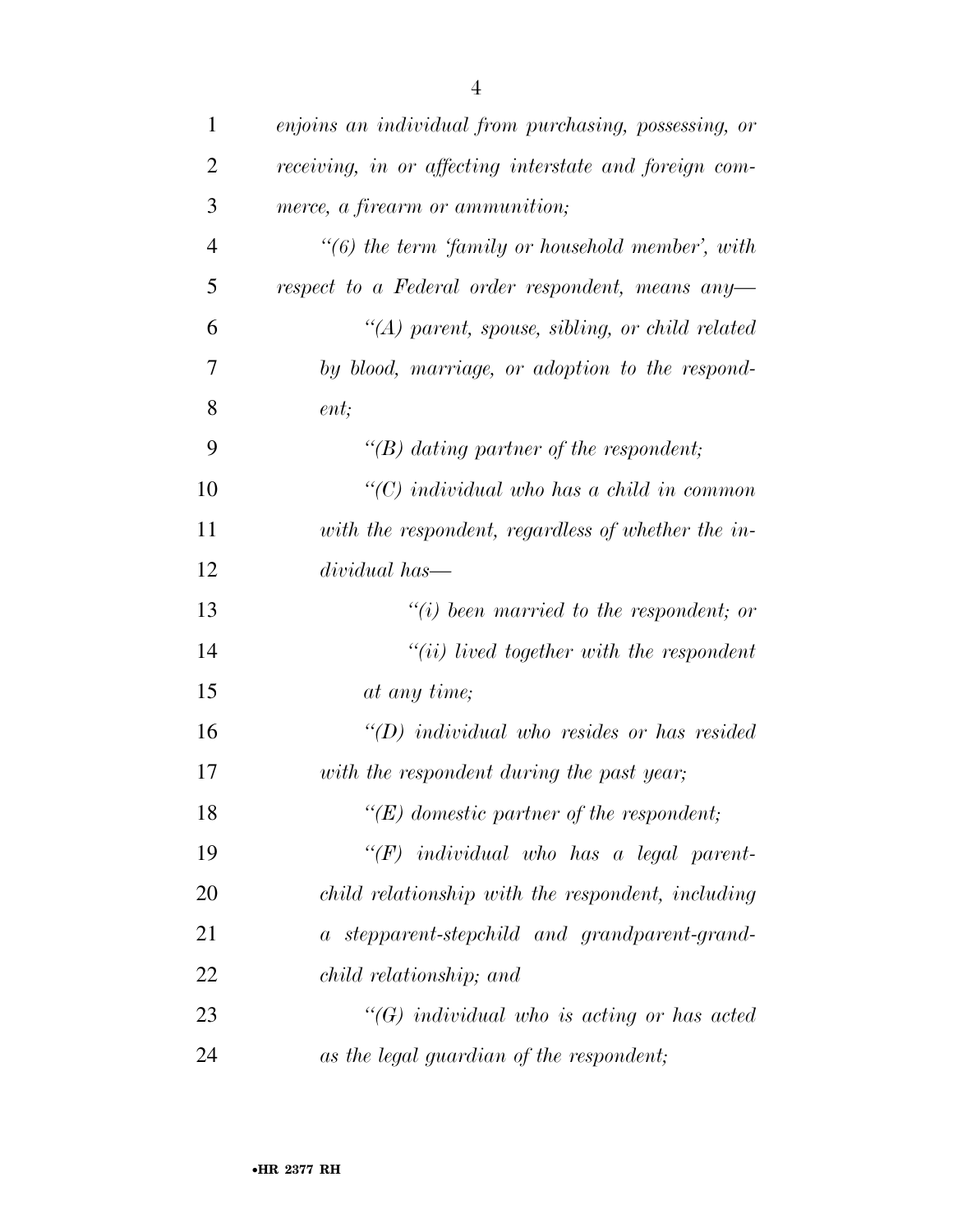| $\mathbf{1}$   | $\lq(7)$ the term 'Federal order petitioner' means        |
|----------------|-----------------------------------------------------------|
| $\overline{2}$ | an individual authorized to petition for an ex parte      |
| 3              | or long-term Federal extreme risk protection order        |
| $\overline{4}$ | under subsection $(b)(1)$ ;                               |
| 5              | $\lq\lq\lq s$ ) the term 'Federal order respondent' means |
| 6              | an individual named in the petition for an ex parte       |
| 7              | or long-term Federal extreme risk protection order or     |
| 8              | subject to an ex parte or long-term Federal extreme       |
| 9              | risk protection order;                                    |
| 10             | $\lq(9)$ the term long-term Federal extreme risk          |
| 11             | protection order' or 'long-term Federal order' means      |
| 12             | a Federal extreme risk protection order issued under      |
| 13             | subsection $(d)$ ;                                        |
| 14             | $\lq(10)$ the term 'mental health agency' means an        |
| 15             | agency of a State, Tribal, or local government or its     |
| 16             | contracted agency that is responsible for mental          |
| 17             | health services or co-occurring mental health and sub-    |
| 18             | stance abuse services; and                                |
| 19             | $\lq(11)$ the term 'national instant criminal back-       |
| <b>20</b>      | ground check system' means the national instant           |
| 21             | criminal background check system established under        |
| 22             | section 103 of the Brady Handgun Violence Preven-         |
| 23             | tion Act (34 U.S.C. 40901).                               |
|                |                                                           |

*''(b) PETITION.—*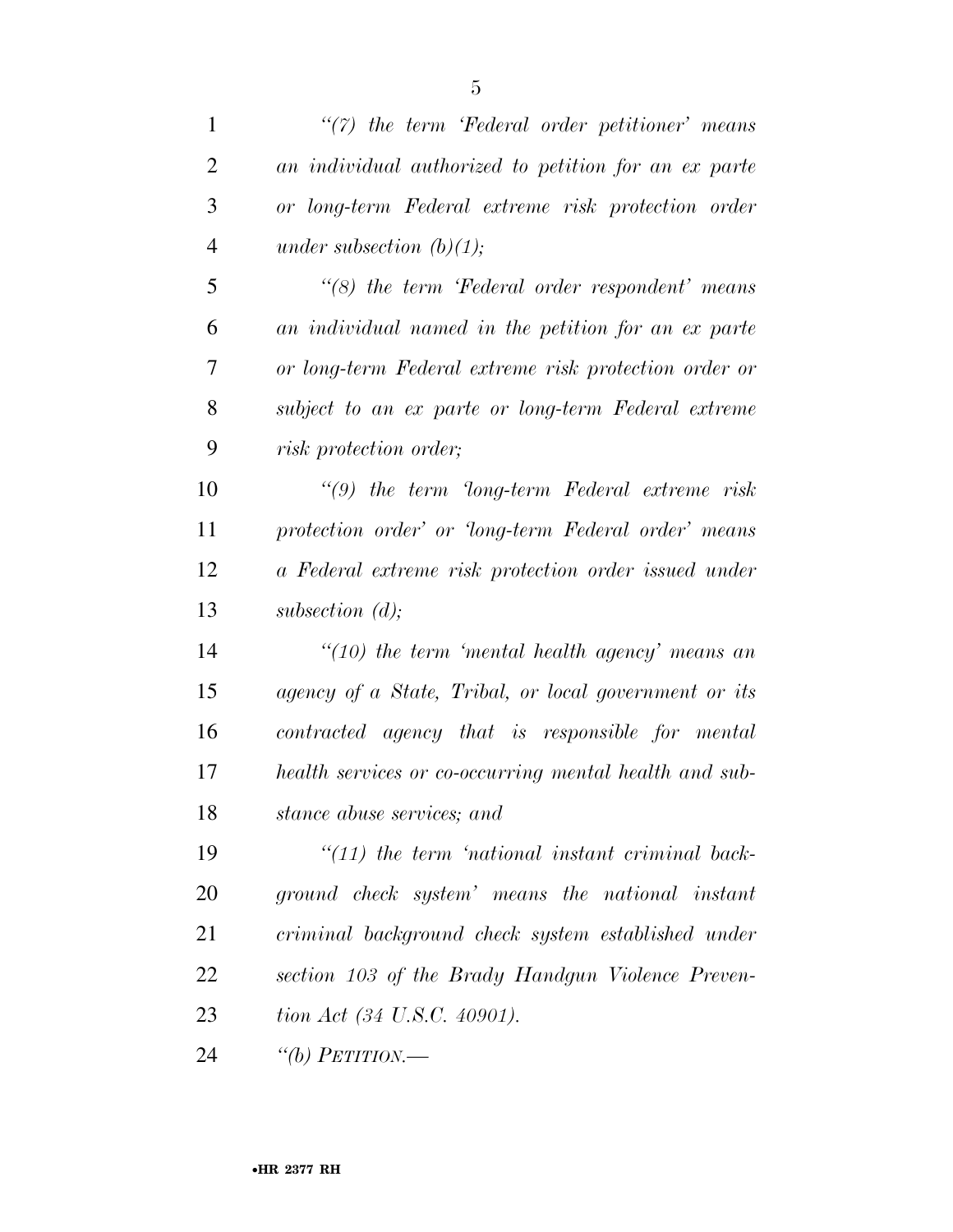| 1              | "(1) In GENERAL.—A family or household mem-             |
|----------------|---------------------------------------------------------|
| $\overline{2}$ | ber of the applicable individual, or a law enforcement  |
| 3              | officer, may submit to an appropriate district court    |
| 4              | of the United States a petition requesting that the     |
| 5              | court issue an ex parte Federal extreme risk protec-    |
| 6              | tion order or long-term Federal extreme risk protec-    |
| 7              | tion order with respect to an individual.               |
| 8              | "(2) NO FEES.— $A$ court or law enforcement             |
| 9              | agency may not charge a petitioner or respondent        |
| 10             | any fee for—                                            |
| 11             | $\lq(A)$ filing, issuing, serving, or reporting an      |
| 12             | extreme risk protection order;                          |
| 13             | $\lq\lq(B)$ a petition for an extreme risk protec-      |
| 14             | tion order or any pleading, subpoena, warrant,          |
| 15             | or motion in connection with an extreme risk            |
| 16             | protection order; or                                    |
| 17             | $\lq\lq(C)$ any order or order to show cause nec-       |
| 18             | essary to obtain or give effect to this section.        |
| 19             | "(3) CONFIDENTIALITY.—A Federal order peti-             |
| 20             | tioner who is a law enforcement officer may provide     |
| 21             | the identity of the petitioner's sources, and any iden- |
| 22             | <i>tifying information, to the court under seal.</i>    |
| 23             | "(c) EX PARTE ORDERS.—                                  |
| 24             | "(1) TIMING.—                                           |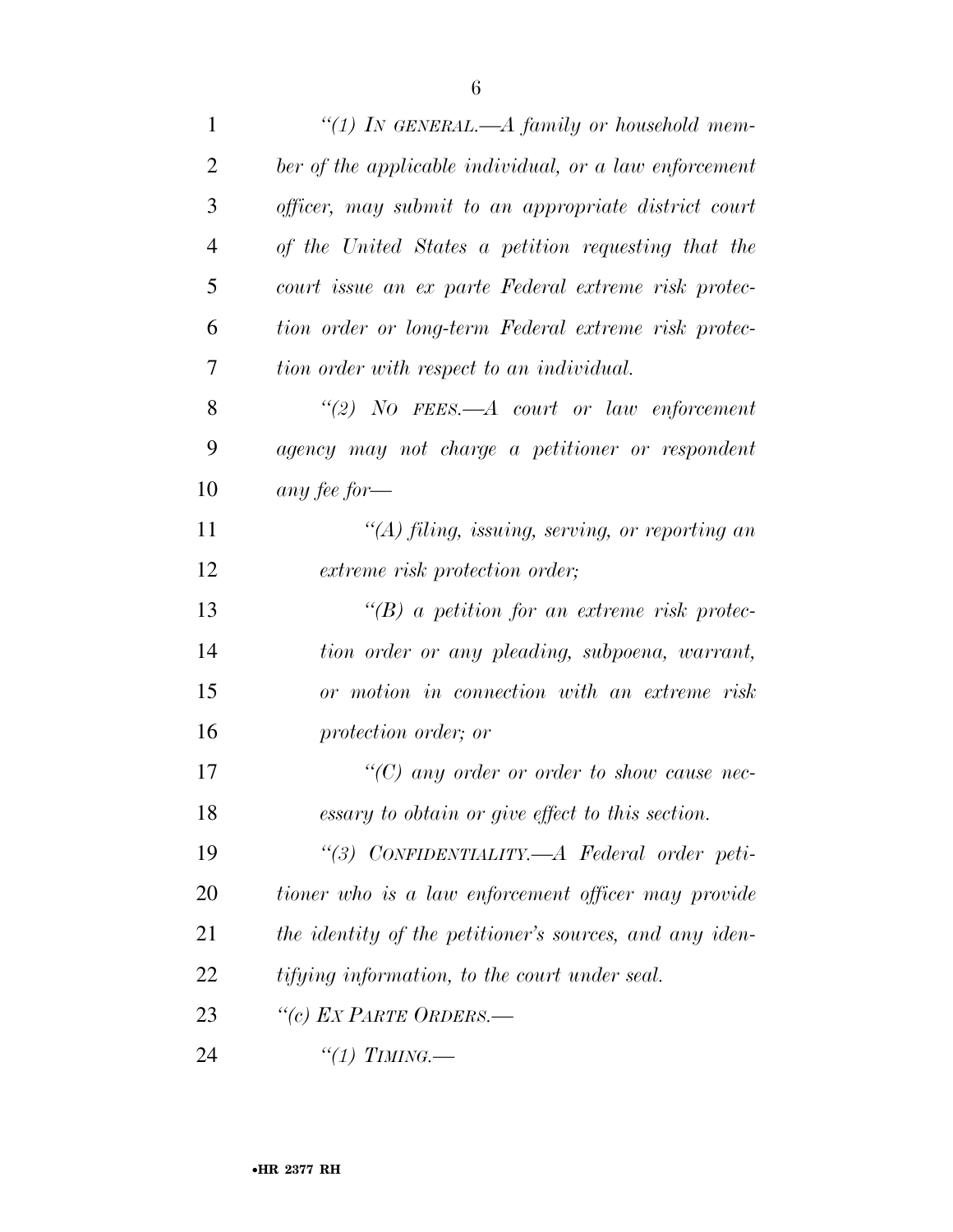| $\mathbf{1}$   | "(A) IN GENERAL.—Except as provided in                 |
|----------------|--------------------------------------------------------|
| $\overline{2}$ | subparagraph $(B)$ , a court that receives a peti-     |
| 3              | tion for an ex parte Federal order under sub-          |
| $\overline{4}$ | section (b) shall grant or deny the petition on        |
| 5              | the date on which the petition is submitted.           |
| 6              | "(B) LATE PETITIONS.—If a court receives               |
| 7              | a petition for an ex parte Federal order sub-          |
| 8              | mitted under subsection (b) too late in the day        |
| 9              | to permit effective review, the court shall grant      |
| 10             | or deny the petition on the next day of judicial       |
| 11             | business at a time early enough to permit the          |
| 12             | court to file an order with the clerk of the court     |
| 13             | during that day.                                       |
| 14             | "(2) EVIDENCE REQUIRED.—Before issuing an              |
| 15             | ex parte Federal order, a court shall require that the |
| 16             | petitioner for such order submit a signed affidavit,   |
| 17             | sworn to before the court, that—                       |
| 18             | $\lq (A)$ explains why such petitioner believes        |
| 19             | that the Federal order respondent poses a risk of      |
| 20             | <i>imminent personal injury to self or another in-</i> |
| 21             | dividual, by purchasing, possessing, or receiving      |
| 22             | a firearm or ammunition; and                           |
| 23             | $\lq\lq B$ describes the interactions and con-         |
| 24             | versations of the petitioner with—                     |
| 25             | $\lq\lq(i)$ the respondent; or                         |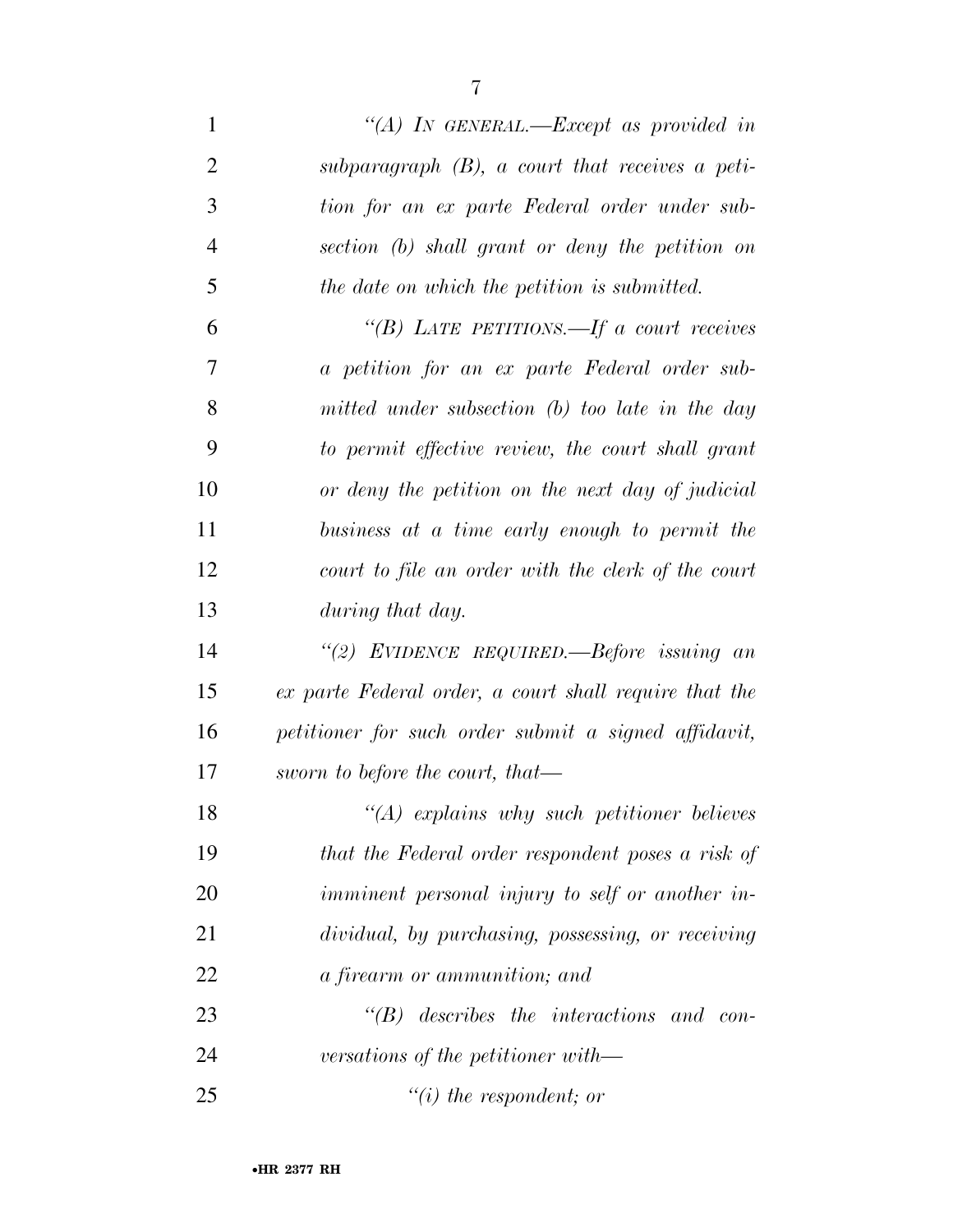| $\mathbf{1}$   | $``(ii)$ another individual, if such peti-            |
|----------------|-------------------------------------------------------|
| $\overline{2}$ | tioner believes that information obtained             |
| 3              | from that individual is credible and reli-            |
| $\overline{4}$ | able.                                                 |
| 5              | "(3) STANDARD FOR ISSUANCE OF ORDER. $-A$             |
| 6              | court may issue an ex parte Federal order only upon   |
| 7              | a finding of probable cause to believe that—          |
| 8              | $"(A)$ the Federal order respondent poses a           |
| 9              | risk of imminent personal injury to self or an-       |
| 10             | other individual, by purchasing, possessing, or       |
| 11             | receiving a firearm or ammunition; and                |
| 12             | $\lq\lq(B)$ the order is necessary to prevent the     |
| 13             | injury described in subparagraph $(A)$ .              |
| 14             | "(4) DURATION.—An ex parte Federal order              |
| 15             | shall expire on the earlier of-                       |
| 16             | "(A) the date that is 14 days after the date          |
| 17             | <i>of issuance</i> ; <i>or</i>                        |
| 18             | $\lq\lq(B)$ the date on which the court determines    |
| 19             | whether to issue a long-term Federal order with       |
| 20             | respect to the respondent.                            |
| 21             | "(d) LONG-TERM FEDERAL ORDERS.-                       |
| 22             | "(1) HEARING REQUIRED.—If a court receives a          |
| 23             | petition for a long-term Federal extreme risk protec- |
| 24             | tion order for a respondent under subsection (b), the |
| 25             | court shall hold a hearing to determine whether to    |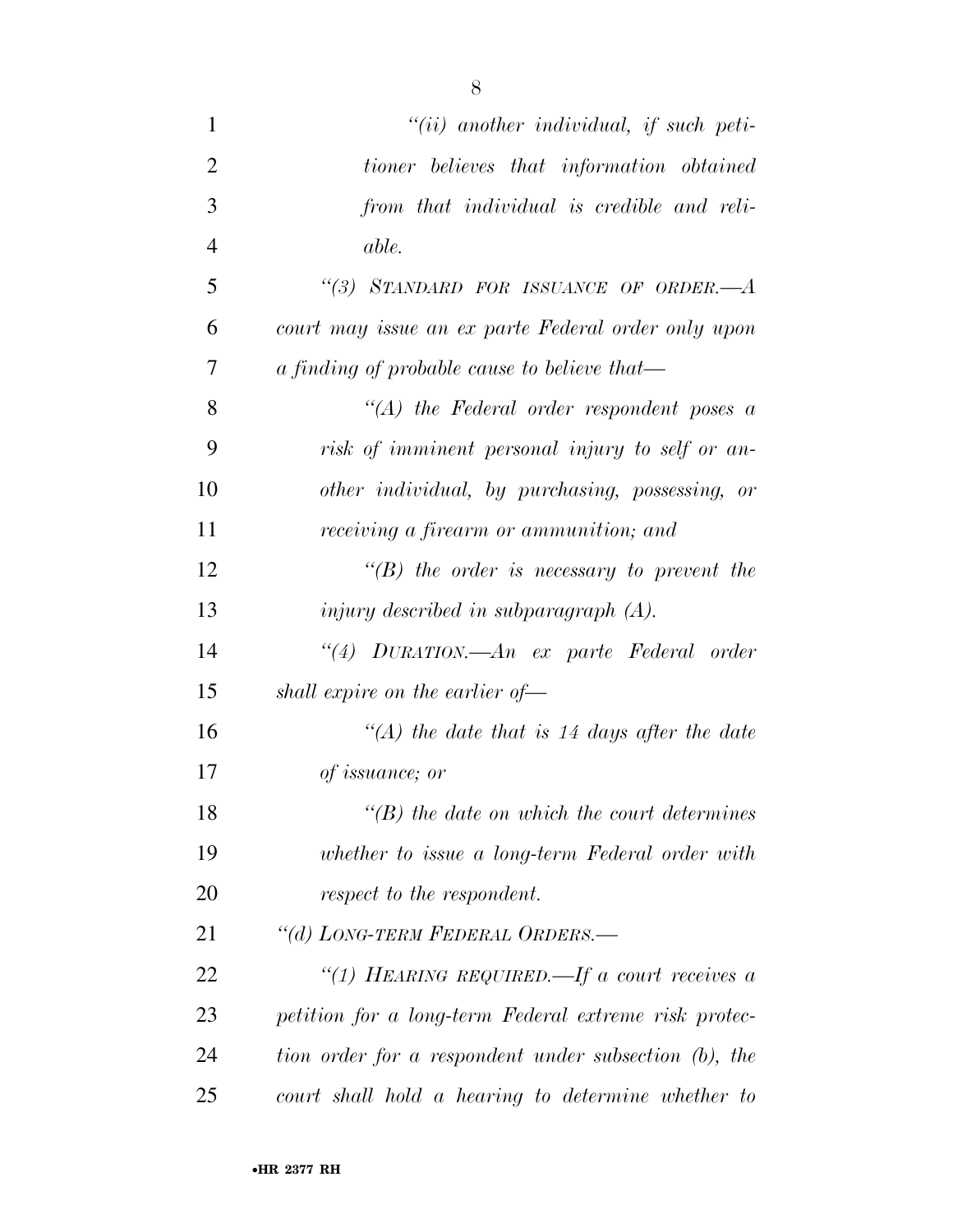| $\mathbf{1}$   | issue a long-term Federal order with respect to the re- |
|----------------|---------------------------------------------------------|
| 2              | spondent either—                                        |
| 3              | $\lq (A)(i)$ if the court issues an ex-parte order      |
| $\overline{4}$ | with respect to the respondent, not later than 72       |
| 5              | hours after the ex parte order is served on the re-     |
| 6              | spondent; or                                            |
| 7              | "(ii) if the respondent waives the right to a           |
| 8              | hearing within the 72-hour period under clause          |
| 9              | $(i)$ , or the court does not issue an ex parte order,  |
| 10             | within 14 days after the date on which the court        |
| 11             | receives the petition; or                               |
| 12             | "(B) in no event later than 14 days after               |
| 13             | the date on which the court receives the petition.      |
| 14             | "(2) NOTICE AND OPPORTUNITY TO BE HEARD.-               |
| 15             | "(A) In GENERAL.—The court shall provide                |
| 16             | the Federal order respondent with notice and the        |
| 17             | opportunity to be heard at a hearing under this         |
| 18             | subsection, sufficient to protect the due process       |
| 19             | rights of the respondent.                               |
| 20             | "(B) RIGHT TO COUNSEL.—                                 |
| 21             | "(i) In GENERAL.—At a hearing under                     |
| 22             | this subsection, the Federal order respondent           |
| 23             | may be represented by counsel who is—                   |
| 24             | $\lq (I)$ chosen by the respondent; and                 |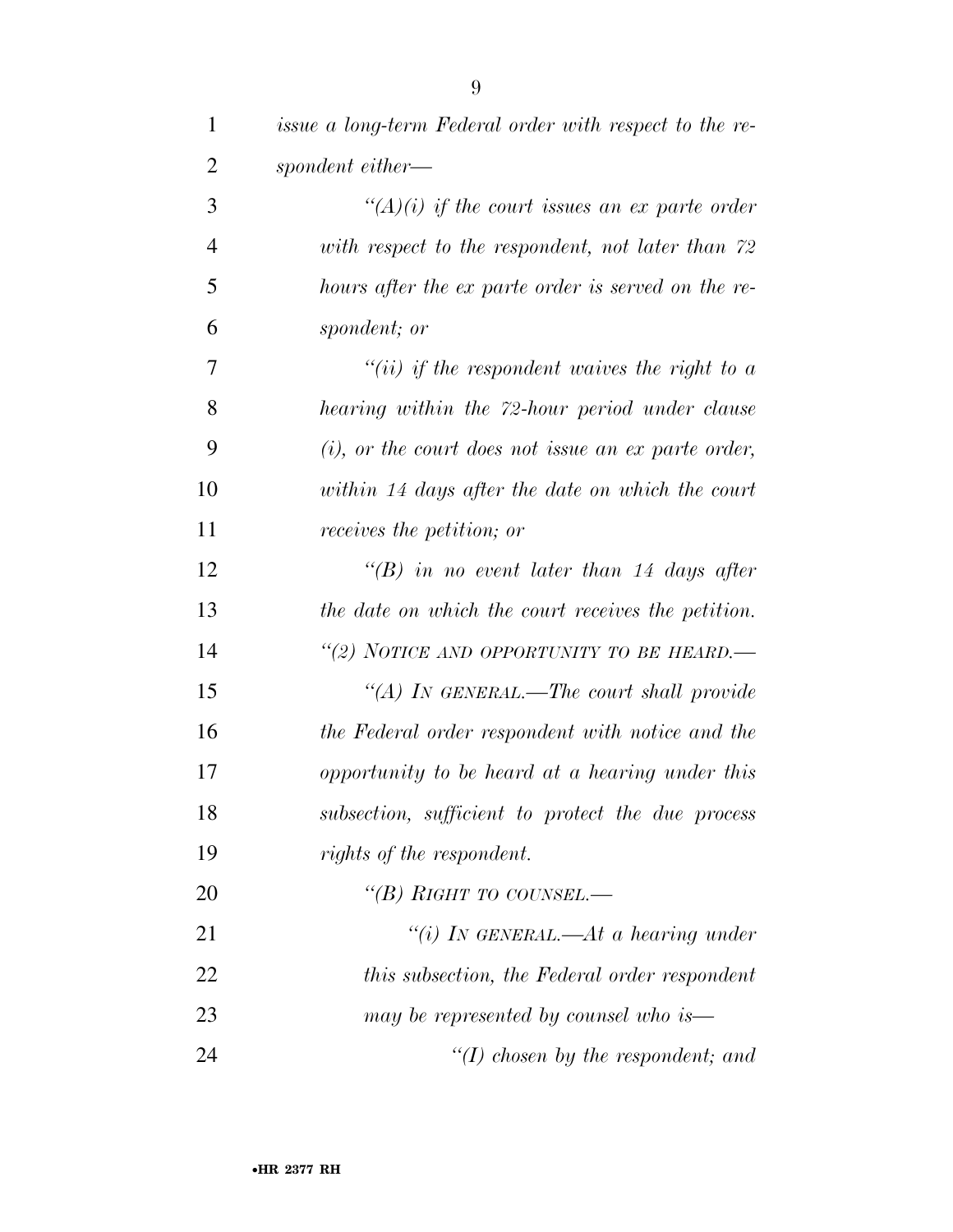| $\mathbf{1}$   | $``(II)$ authorized to practice at                 |
|----------------|----------------------------------------------------|
| $\overline{2}$ | such a hearing.                                    |
| 3              | "(ii) $Courr$ -PROVIDED COUNSEL.—If                |
| $\overline{4}$ | the Federal order respondent is financially        |
| 5              | unable to obtain representation by counsel,        |
| 6              | the court, at the request of the respondent,       |
| 7              | shall ensure, to the extent practicable, that      |
| 8              | the respondent is represented by an attorney       |
| 9              | with respect to the petition.                      |
| 10             | "(3) BURDEN OF PROOF; STANDARD.—At a hear-         |
| 11             | ing under this subsection, the Federal order peti- |
| 12             | tioner—                                            |
| 13             | " $(A)$ shall have the burden of proving all       |
| 14             | material facts; and                                |
| 15             | $\lq\lq(B)$ shall be required to demonstrate, by   |
| 16             | clear and convincing evidence, that—               |
| 17             | $\lq\lq(i)$ the respondent to such order poses     |
| 18             | a risk of personal injury to self or another       |
| 19             | <i>individual, during the period to be covered</i> |
| 20             | by the proposed Federal extreme risk protec-       |
| 21             | tion order, by purchasing, possessing, or re-      |
| 22             | ceiving a firearm or ammunition; and               |
| 23             | $``(ii)$ the order is necessary to prevent         |
| 24             | the injury described in clause $(i)$ .             |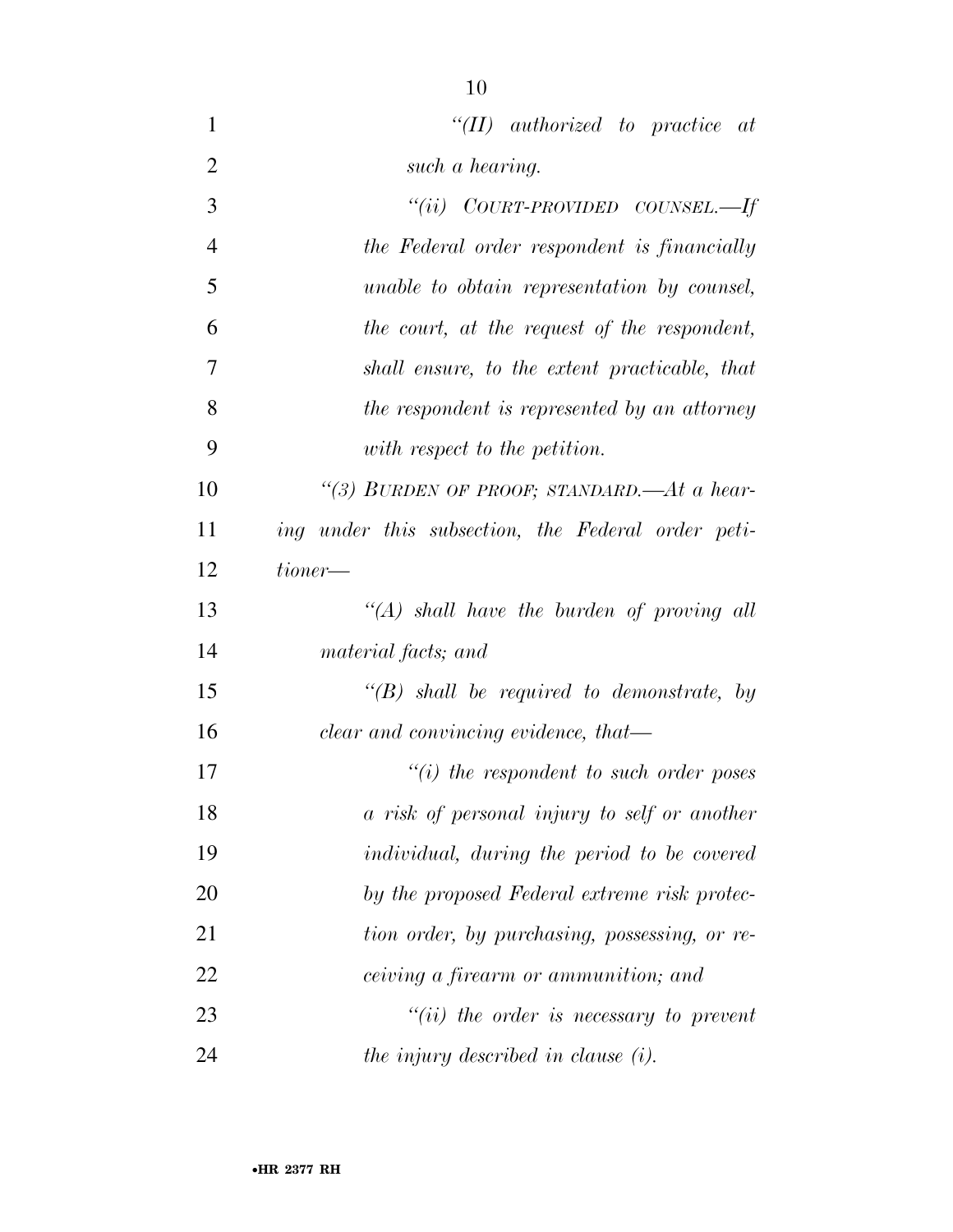| 1              | "(4) ISSUANCE.—Upon a showing of clear and              |
|----------------|---------------------------------------------------------|
| $\overline{2}$ | convincing evidence under paragraph $(3)$ , the court   |
| 3              | shall issue a long-term Federal order with respect to   |
| $\overline{4}$ | the respondent that shall be in effect for a period of  |
| 5              | not more than 180 days.                                 |
| 6              | "(5) DENIAL.—If the court finds that there is           |
| 7              | not clear and convincing evidence to support the        |
| 8              | issuance of a long-term Federal order, the court shall  |
| 9              | dissolve any ex parte Federal order then in effect with |
| 10             | respect to the respondent.                              |
| 11             | $\lq\lq (6)$ RENEWAL.—                                  |
| 12             | $\lq\lq (A)$ NOTICE OF SCHEDULED<br>EXPIRA-             |
| 13             | $TION$ —Thirty days before the date on which a          |
| 14             | long-term Federal order is scheduled to expire,         |
| 15             | the court that issued the order shall—                  |
| 16             | $``(i)$ notify the petitioner and the re-               |
| 17             | spondent to such order that the order is                |
| 18             | scheduled to expire; and                                |
| 19             | $``(ii)$ advise the petitioner and the re-              |
| 20             | spondent of the procedures for seeking a re-            |
| 21             | newal of the order under this paragraph.                |
| 22             | "(B) PETITION.—If a family or household                 |
| 23             | member of the Federal order respondent, or a            |
| 24             | law enforcement officer, believes that the condi-       |
| 25             | tions under paragraph $(3)(B)$ continue to apply        |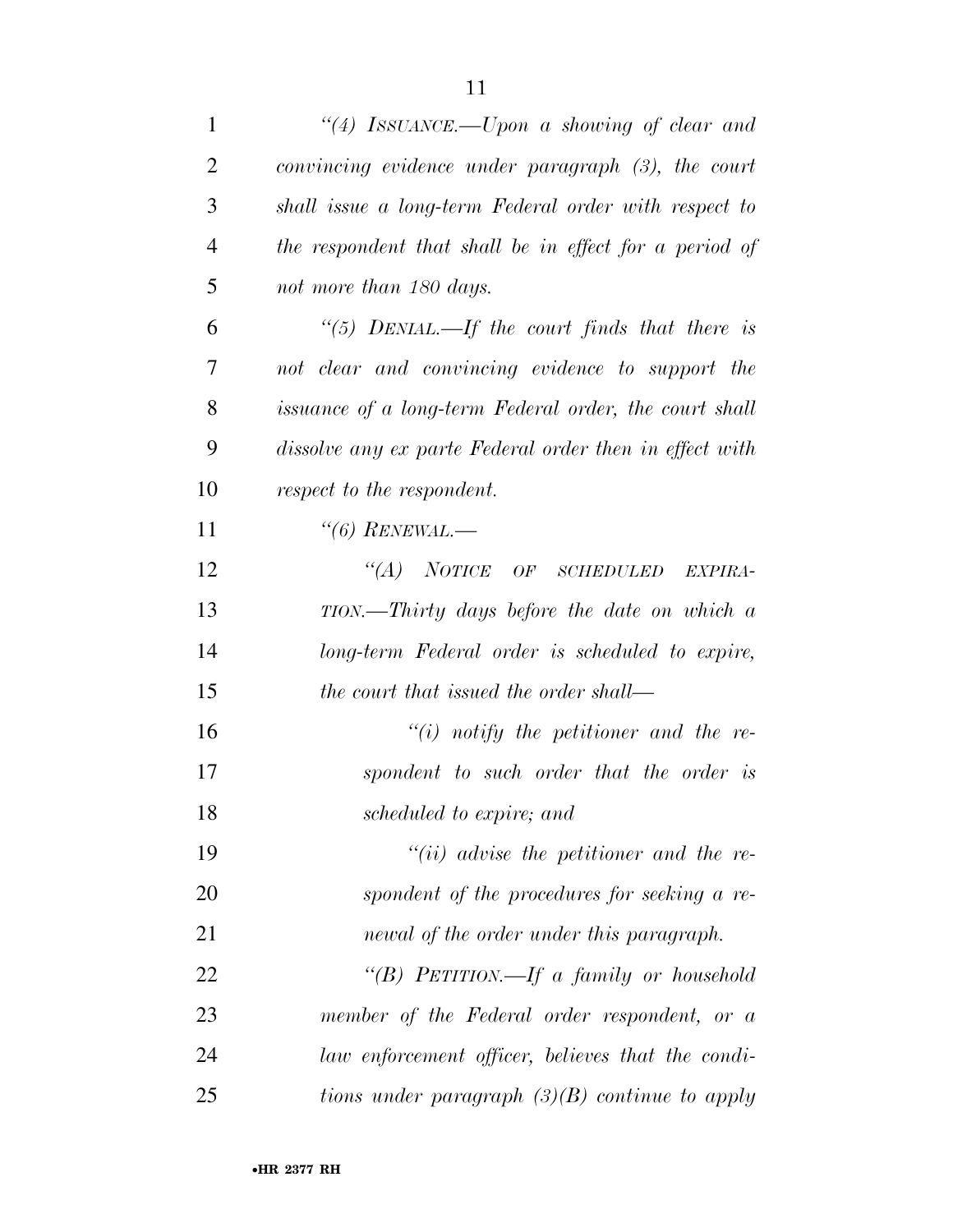| $\mathbf{1}$   | with respect to a respondent who is subject to a           |
|----------------|------------------------------------------------------------|
| $\overline{2}$ | long-term Federal order, the family or household           |
| 3              | member or law enforcement officer may submit               |
| $\overline{4}$ | to the court that issued the order a petition for          |
| 5              | a renewal of the order.                                    |
| 6              | "(C) HEARING.—A court that receives a pe-                  |
| $\overline{7}$ | tition submitted under subparagraph (B) shall              |
| 8              | hold a hearing to determine whether to issue a             |
| 9              | renewed long-term Federal order with respect to            |
| 10             | <i>the respondent.</i>                                     |
| 11             | "(D) APPLICABLE PROCEDURES.—The re-                        |
| 12             | quirements under paragraphs $(2)$ through $(5)$            |
| 13             | shall apply to the consideration of a petition for         |
| 14             | a renewed long-term Federal order submitted                |
| 15             | under subparagraph $(B)$ of this paragraph.                |
| 16             | "(E) ISSUANCE.—Upon a showing by clear                     |
| 17             | and convincing evidence that the conditions                |
| 18             | under paragraph $(3)(B)$ continue to apply with            |
| 19             | respect to the respondent, the court shall issue a         |
| 20             | renewed long-term Federal order with respect to            |
| 21             | <i>the respondent.</i>                                     |
| 22             | "(e) FACTORS TO CONSIDER.—In determining whether           |
| 23             | to issue a Federal extreme risk protection order, a court— |
| 24             | $\lq (1)$ shall consider factors including—                |
|                |                                                            |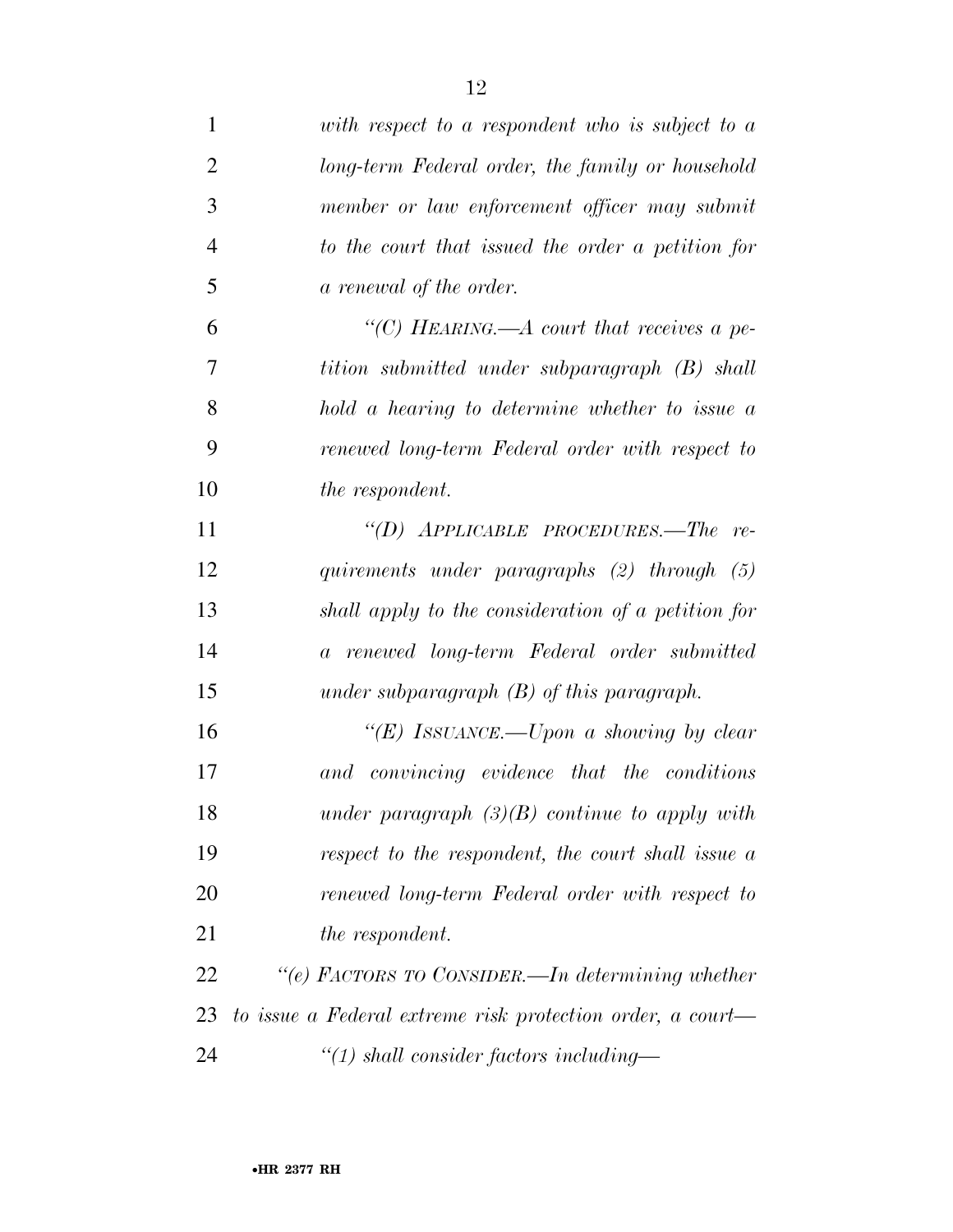| $\mathbf{1}$   | $\lq (A)$ a recent threat or act of violence by the   |
|----------------|-------------------------------------------------------|
| $\overline{2}$ | respondent directed toward another individual;        |
| 3              | $\lq\lq(B)$ a recent threat or act of violence by the |
| $\overline{4}$ | respondent directed toward self;                      |
| 5              | $\lq\lq C$ a recent act of cruelty to an animal by    |
| 6              | the respondent; and                                   |
| 7              | $\lq (D)$ evidence of ongoing abuse of a con-         |
| 8              | trolled substance or alcohol by the respondent        |
| 9              | that has led to a threat or act of violence directed  |
| 10             | to self or another individual; and                    |
| 11             | $\lq(2)$ may consider other factors, including—       |
| 12             | " $(A)$ the reckless use, display, or bran-           |
| 13             | dishing of a firearm by the respondent;               |
| 14             | $\lq\lq(B)$ a history of violence or attempted vio-   |
| 15             | lence by the respondent against another indi-         |
| 16             | <i>vidual</i> ; and                                   |
| 17             | $\lq\lq C$ evidence of an explicit or implicit        |
| 18             | threat made by the person through any medium          |
| 19             | that demonstrate that the person poses a risk of      |
| 20             | personal injury to self or another individual.        |
| 21             | "(f) RELINQUISHMENT OF FIREARMS AND AMMUNI-           |
| 22             | $TION$ —                                              |
| 23             | "(1) ORDER OF SURRENDER.—Upon issuance of             |
| 24             | an ex parte Federal order or long-term Federal order, |
| 25             | the court shall order the respondent to such order to |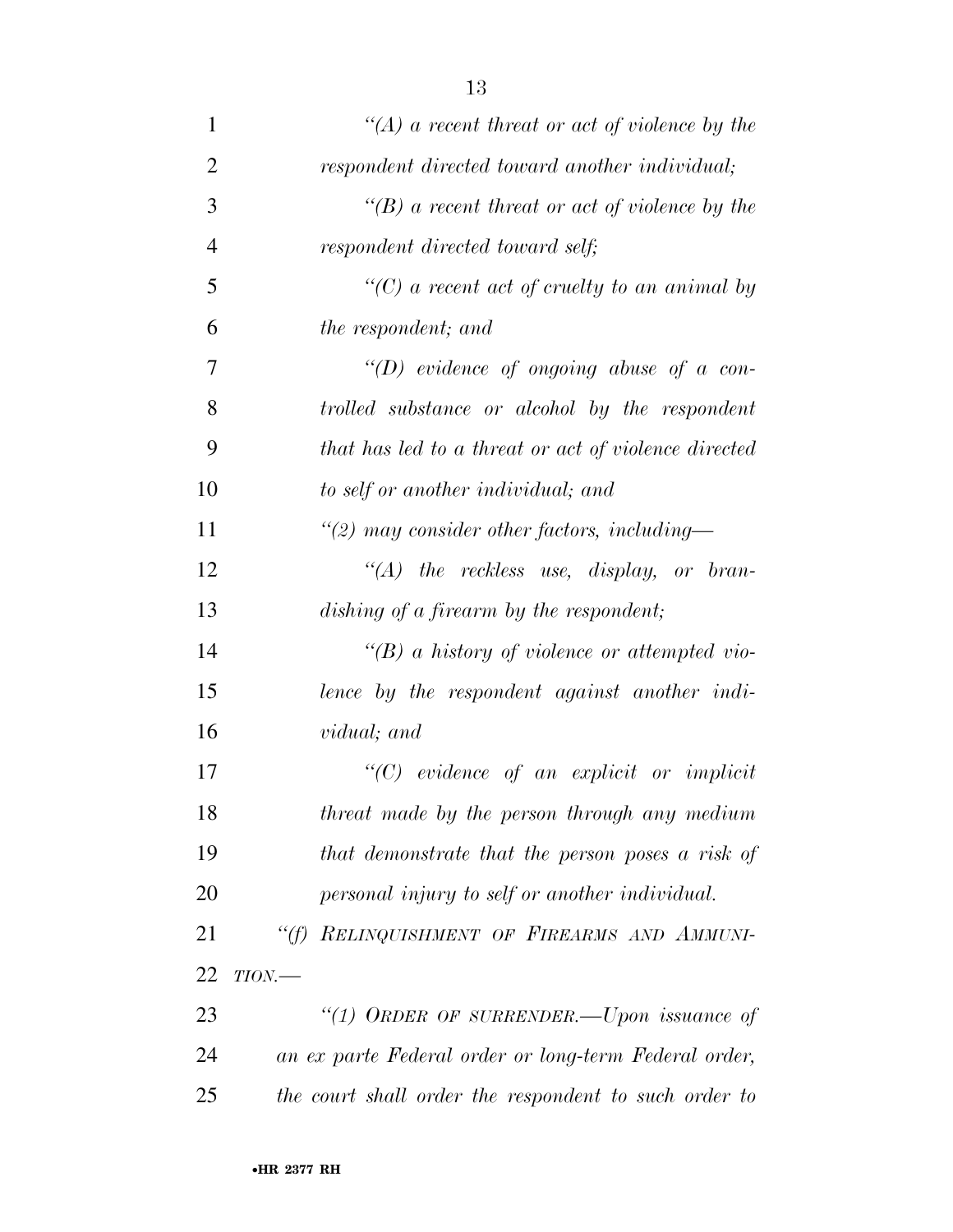| $\mathbf{1}$   | surrender all firearms and ammunition that the re-     |
|----------------|--------------------------------------------------------|
| $\overline{2}$ | spondent possesses or owns, in or affecting interstate |
| 3              | commerce, as well as any permit authorizing the re-    |
| $\overline{4}$ | spondent to purchase or possess firearms (including a  |
| 5              | concealed carry permit, to—                            |
| 6              | "(A) the United States Marshals Service; or            |
| 7              | $\lq (B)$ a designated law enforcement officer.        |
| 8              | $``(2)$ SURRENDER AND REMOVAL.-                        |
| 9              | "(A) MANNER OF SERVICE.-                               |
| 10             | "(i) PERSONAL SERVICE.-Except as                       |
| 11             | provided in clause (ii), a United States               |
| 12             | marshal or designated law enforcement offi-            |
| 13             | cer shall serve a Federal extreme risk pro-            |
| 14             | tection order on a respondent by handing               |
| 15             | the order to the respondent to such order.             |
| 16             | "(ii) $A$ LTERNATIVE SERVICE.—If the                   |
| 17             | respondent cannot reasonably be located for            |
| 18             | service as described in clause (i), a Federal          |
| 19             | extreme risk protection order may be served            |
| 20             | on the respondent in any manner author-                |
| 21             | ized under the Federal Rules of Civil Proce-           |
| 22             | dure.                                                  |
| 23             | "(B) REMOVAL.—Except as provided in                    |
| 24             | subparagraph $(C)$ , a United States marshal or        |
| 25             | designated law enforcement officer serving a Fed-      |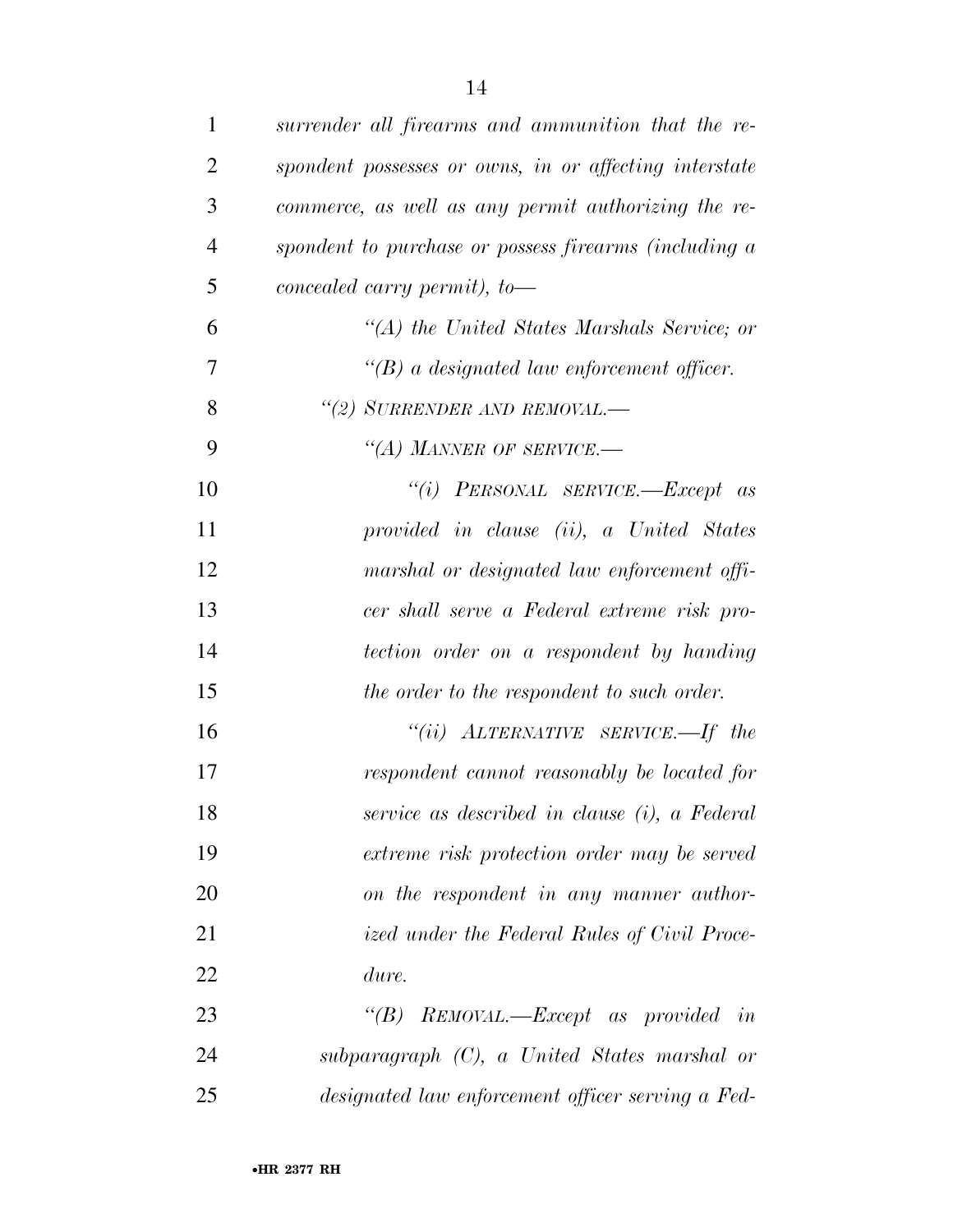| $\mathbf{1}$   | eral extreme risk protection order personally on   |
|----------------|----------------------------------------------------|
| $\overline{2}$ | <i>the respondent shall—</i>                       |
| 3              | $\lq\lq(i)$ request that all firearms and am-      |
| $\overline{4}$ | munition, in or affecting interstate com-          |
| 5              | merce, as well as any permit authorizing           |
| 6              | the respondent to purchase or possess fire-        |
| 7              | arms (including a concealed carry permit),         |
| 8              | that the respondent possesses or owns—             |
| 9              | $``(I)$ be immediately surrendered                 |
| 10             | to the United States marshal or des-               |
| 11             | <i>ignated law enforcement officer</i> ; <i>or</i> |
| 12             | "(II) at the option of the respond-                |
| 13             | ent, be immediately surrendered and                |
| 14             | sold to a federally licensed firearms              |
| 15             | dealer; and                                        |
| 16             | $``(ii)$ take possession of all firearms           |
| 17             | and ammunition described in clause (i)             |
| 18             | that are not sold under subclause $(II)$ of        |
| 19             | that clause, as well as any permit described       |
| 20             | in that clause, that are—                          |
| 21             | $\lq (I) \; surrounded;$                           |
| 22             | "(II) in plain sight; or                           |
| 23             | "(III) discovered pursuant to $a$                  |
| 24             | lawful search.                                     |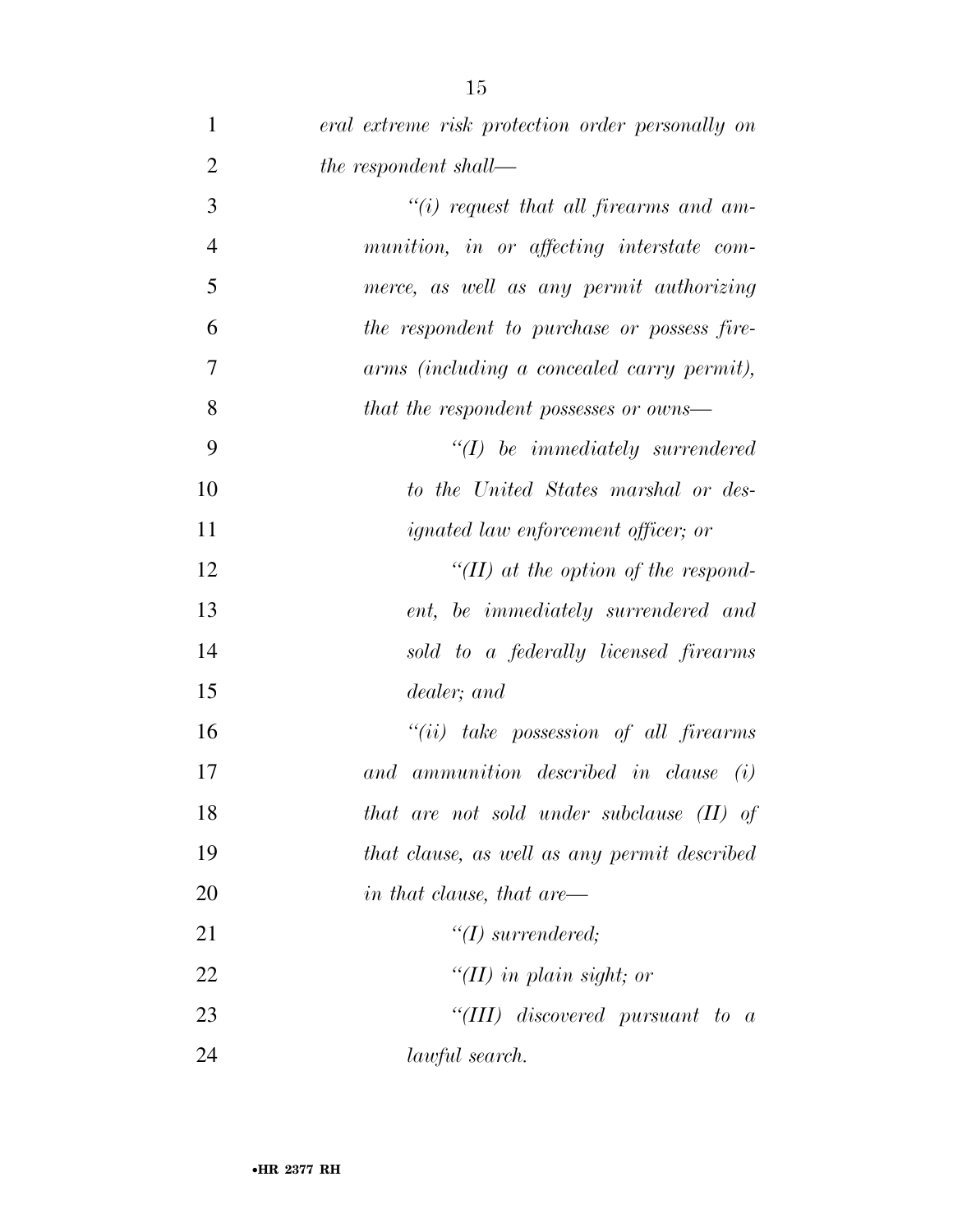*''(C) ALTERNATIVE SURRENDER.—If a United States marshal or designated law enforce- ment officer is not able to personally serve a Federal extreme risk protection order under sub- paragraph (A)(i), or is not reasonably able to take custody of the firearms, ammunition, and permits under subparagraph (B), the respondent shall surrender the firearms, ammunition, and permits in a safe manner to the control of a United States marshal or designated law enforce- ment officer not later than 48 hours after being served with the order. ''(3) RECEIPT.— ''(A) ISSUANCE.—At the time of surrender or removal under paragraph (2), a United States marshal or designated law enforcement officer taking possession of a firearm, ammunition, or a permit pursuant to a Federal extreme risk pro- tection order shall— ''(i) issue a receipt identifying all fire- arms, ammunition, and permits that have been surrendered or removed; and ''(ii) provide a copy of the receipt issued under clause (i) to the respondent to such order.*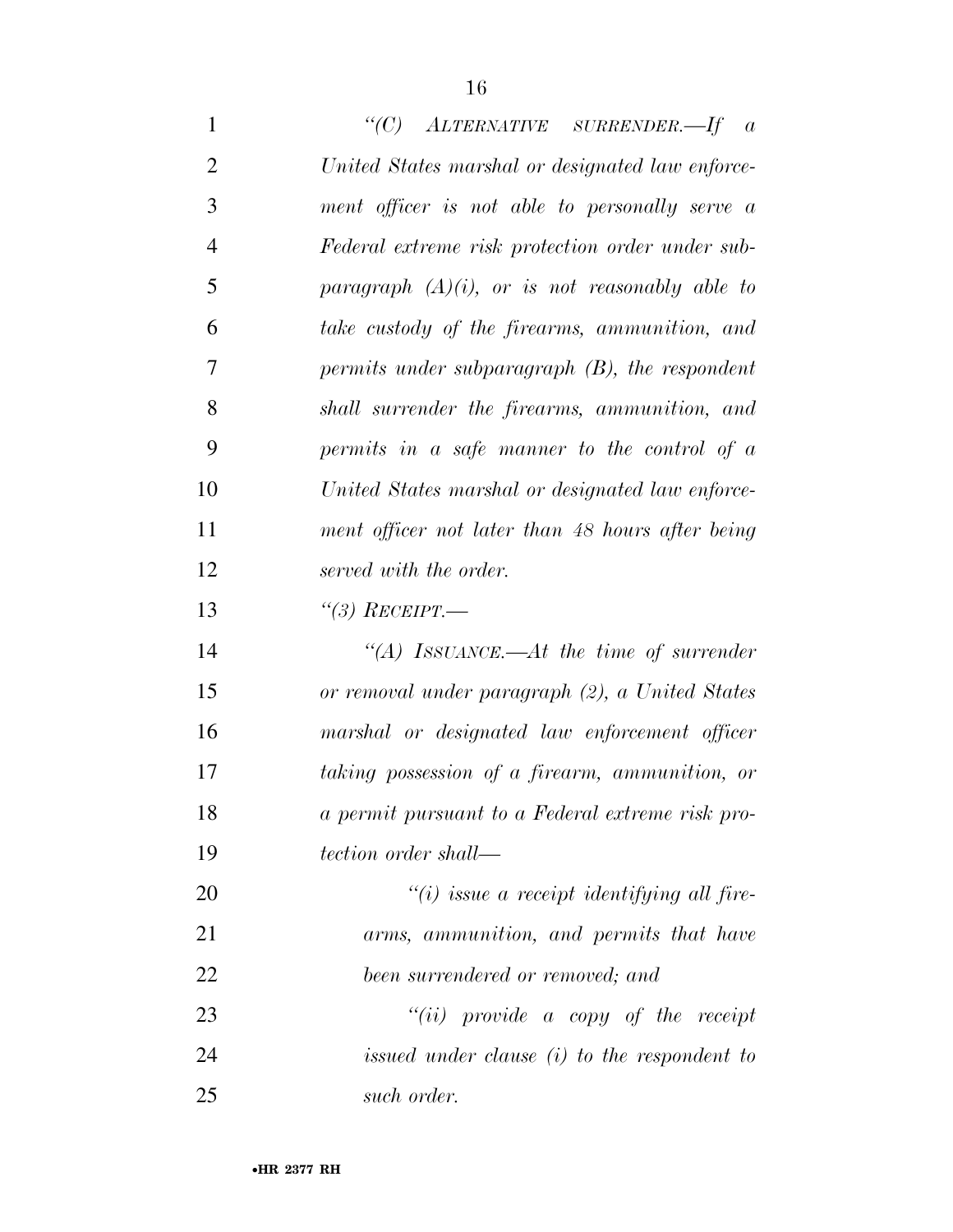| $\mathbf{1}$   | "(B) FILING.—Not later than 72 hours after            |
|----------------|-------------------------------------------------------|
| $\overline{2}$ | issuance of a receipt under subparagraph $(A)$ ,      |
| 3              | the United States marshal who issued the receipt      |
| $\overline{4}$ | or designated another law enforcement officer to      |
| 5              | $\omega$ so shall—                                    |
| 6              | $``(i)$ file the original receipt issued              |
| $\overline{7}$ | under subparagraph $(A)$ of this paragraph            |
| 8              | with the court that issued the Federal ex-            |
| 9              | <i>treme risk protection order; and</i>               |
| 10             | $``(ii)$ ensure that the United States                |
| 11             | Marshals Service retains a copy of the re-            |
| 12             | ceipt.                                                |
| 13             | "(C) DESIGNATED LAW ENFORCEMENT OF-                   |
| 14             | $FICER$ .—If a designated law enforcement officer     |
| 15             | issues a receipt under subparagraph $(A)$ , the offi- |
| 16             | cer shall submit the original receipt and a copy      |
| 17             | of the receipt to the appropriate United States       |
| 18             | marshal to enable the United States marshal to        |
| 19             | comply with subparagraph $(B)$ .                      |
| 20             | "(4) FORFEITURE.—If a respondent knowingly            |
| 21             | attempts, in violation of a Federal extreme risk pro- |
| 22             | tection order, to access a firearm, ammunition, or a  |
| 23             | permit that was surrendered or removed under this     |
| 24             | subsection, the firearm, ammunition, or permit shall  |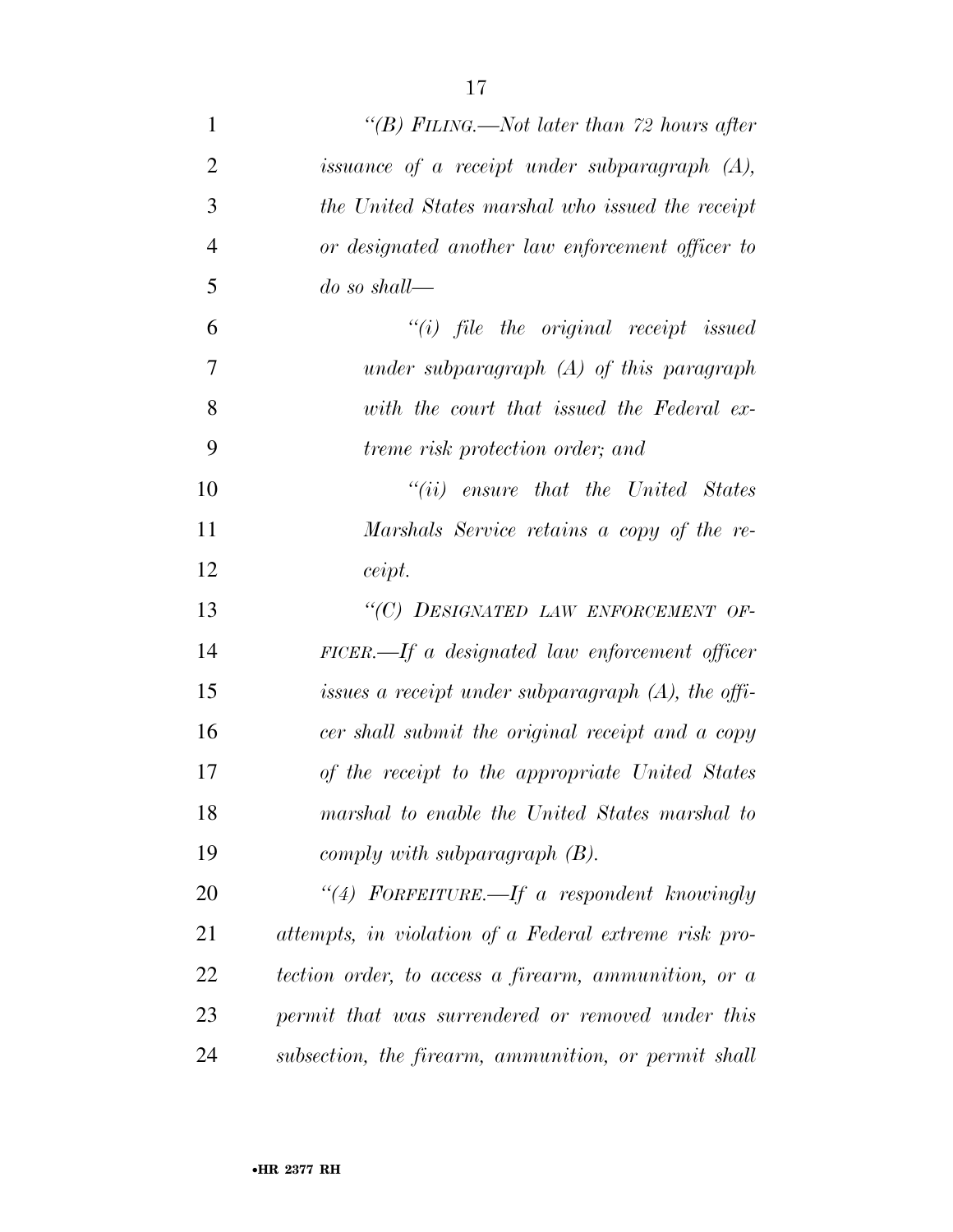| $\mathbf{1}$   | be subject to seizure and forfeiture under section      |
|----------------|---------------------------------------------------------|
| $\overline{2}$ | 924(d).                                                 |
| 3              | "(g) RETURN OF FIREARMS AND AMMUNITION.-                |
| $\overline{4}$ | "(1) NOTICE.—If a Federal extreme risk protec-          |
| 5              | tion order is dissolved, or expires and is not renewed, |
| 6              | the court that issued the order shall order the United  |
| 7              | States Marshals Service to-                             |
| 8              | $\lq (A)$ confirm, through the national instant         |
| 9              | criminal background check system and any other          |
| 10             | relevant law enforcement databases, that the re-        |
| 11             | spondent to such order may lawfully own and             |
| 12             | possess firearms and ammunition; and                    |
| 13             | $\lq\lq(B)(i)$ if the respondent may lawfully own       |
| 14             | and possess firearms and ammunition, notify the         |
| 15             | respondent that the respondent may retrieve each        |
| 16             | firearm, ammunition, or permit surrendered by           |
| 17             | or removed from the respondent under subsection         |
| 18             | $(f);$ or                                               |
| 19             | $``(ii)$ if the respondent may not lawfully             |
| 20             | own or possess firearms and ammunition, notify          |
| 21             | the respondent that each firearm, ammunition,           |
| 22             | or permit surrendered by or removed from the re-        |
| 23             | spondent under subsection (f) will be returned          |
| 24             | only when the respondent demonstrates to the            |
| 25             | United States Marshals Service that the respond-        |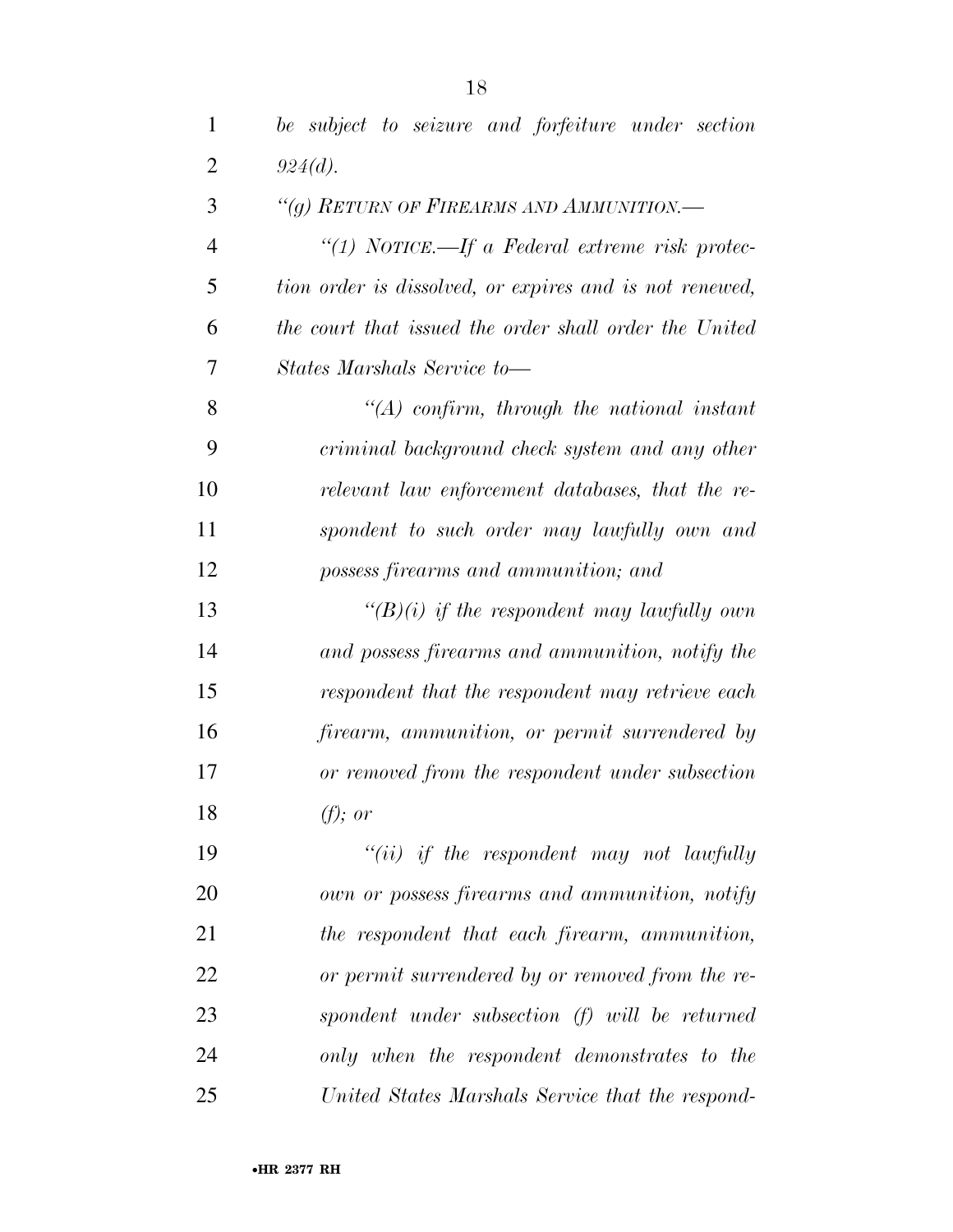*ent may lawfully own and possess firearms and ammunition.* 

 *''(2) RETURN.—If a Federal extreme risk protec- tion order is dissolved, or expires and is not renewed, and the United States Marshals Service confirms under paragraph (1)(A) that the respondent may law- fully own and possess firearms and ammunition, the court that issued the order shall order the entity that possesses each firearm, ammunition, or permit sur- rendered by or removed from the respondent under subsection (f) to return those items to the respondent. ''(h) RETURN OF FIREARMS AND AMMUNITION IM- PROPERLY RECEIVED.—If a court, in a hearing under sub- section (d), determines that a firearm or ammunition sur- rendered by or removed from a respondent under subsection (f) is owned by an individual other than the respondent, the court may order the United States marshal or des- ignated law enforcement officer in possession of the firearm or ammunition to transfer the firearm or ammunition to that individual if—* 

- *''(1) the individual may lawfully own and pos-sess firearms and ammunition; and*
- *''(2) the individual will not provide the respond-ent with access to the firearm or ammunition.*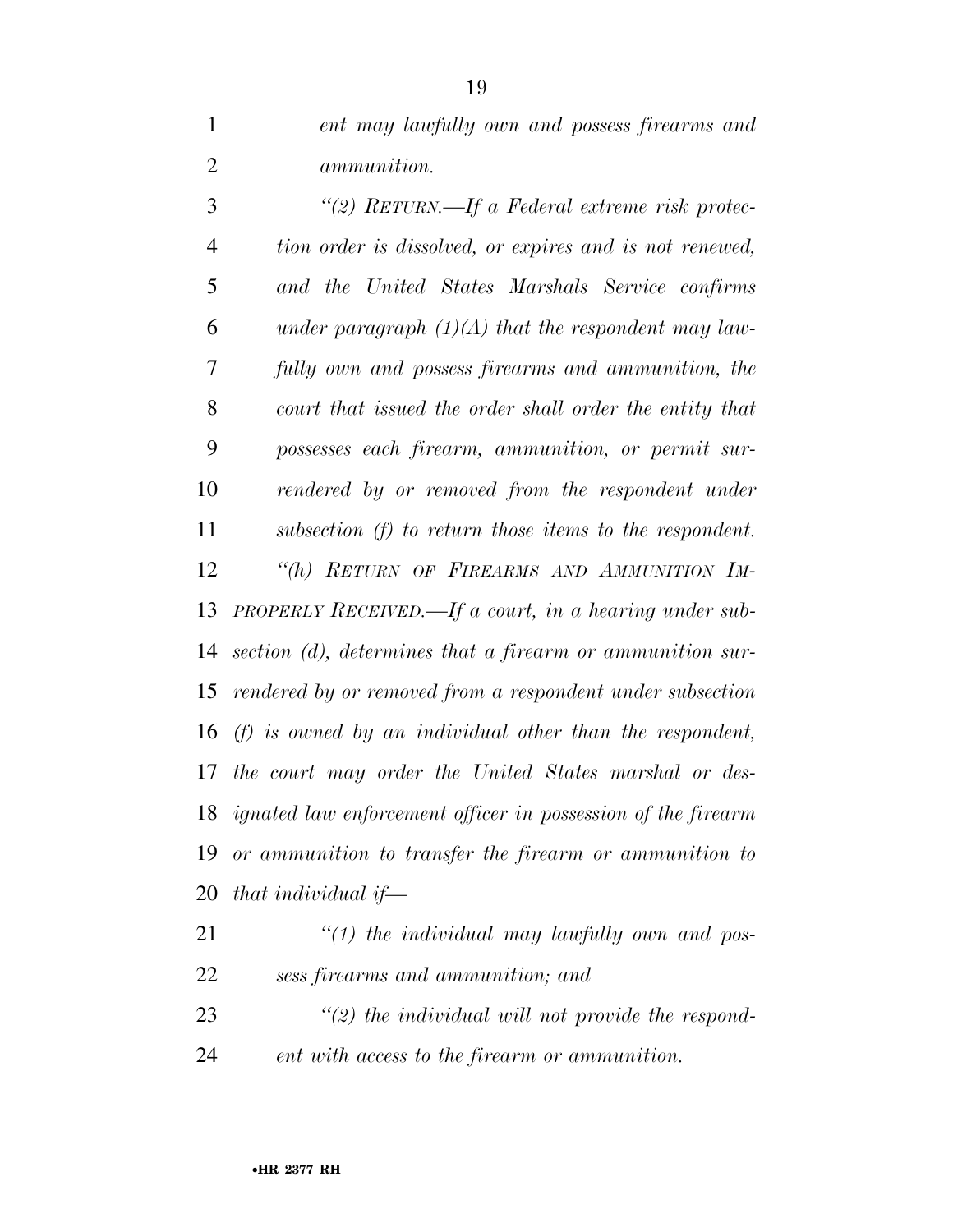*''(i) PENALTY FOR FALSE REPORTING OR FRIVOLOUS PETITIONS.—An individual who knowingly submits mate- rially false information to the court in a petition for a Fed- eral extreme risk protection order under this section, or who knowingly files such a petition that is frivolous, unreason- able, or without foundation, shall be fined not more than \$5,000, or imprisoned not more than 5 years, or both, except to the extent that a greater sentence is otherwise provided by any other provision of law, as the court deems necessary to deter such abuse of process.* 

*''(j) MODEL POLICY.—* 

 *''(1) IN GENERAL.—The Director shall draft a model policy to maximize the accessibility of Federal extreme risk protection orders.* 

 *''(2) CONTENTS.—In drafting the model policy under paragraph (1), the Director shall—* 

 *''(A) ensure that State, Tribal, and local law enforcement officers and members of the pub- lic without legal training are able to easily file petitions for Federal extreme risk protection or-ders;* 

 *''(B) prescribe outreach efforts by employees of the district courts of the United States to fa-miliarize relevant law enforcement officers and*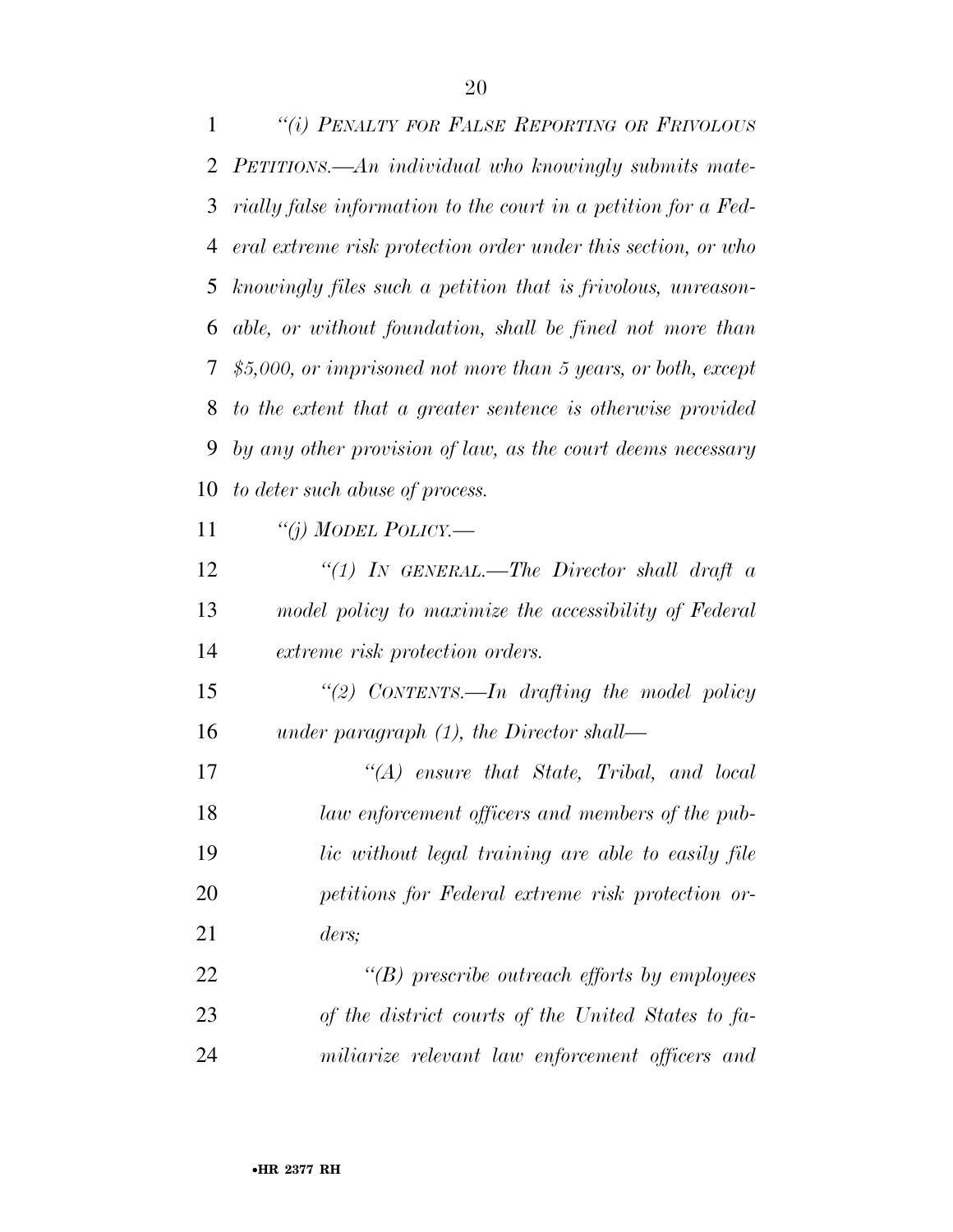| $\mathbf{1}$   | the public with the procedures for filing peti-    |
|----------------|----------------------------------------------------|
| $\overline{2}$ | tions, either—                                     |
| 3              | $``(i)$ through direct outreach; or                |
| $\overline{4}$ | $``(ii)$ in coordination with—                     |
| 5              | $\lq (I)$ relevant officials in the execu-         |
| 6              | tive or legislative branch of the Federal          |
| 7              | Government; or                                     |
| 8              | $``(II)$ with relevant State, Tribal,              |
| 9              | and local officials;                               |
| 10             | $"$ (C) prescribe policies for allowing the fil-   |
| 11             | ing of petitions and prompt adjudication of peti-  |
| 12             | tions on weekends and outside of normal court      |
| 13             | hours;                                             |
| 14             | $"(D)$ prescribe policies for coordinating         |
| 15             | with law enforcement agencies to ensure the safe,  |
| 16             | timely, and effective service of Federal extreme   |
| 17             | risk protection orders and relinquishment of fire- |
| 18             | arms, ammunition, and permits, as applicable;      |
| 19             | and                                                |
| 20             | $\lq\lq (E)$ identify governmental and non-govern- |
| 21             | mental resources and partners to help officials of |
| 22             | the district courts of the United States coordi-   |
| 23             | nate with civil society organizations to ensure    |
| 24             | the safe and effective implementation of this sec- |
| 25             | tion.                                              |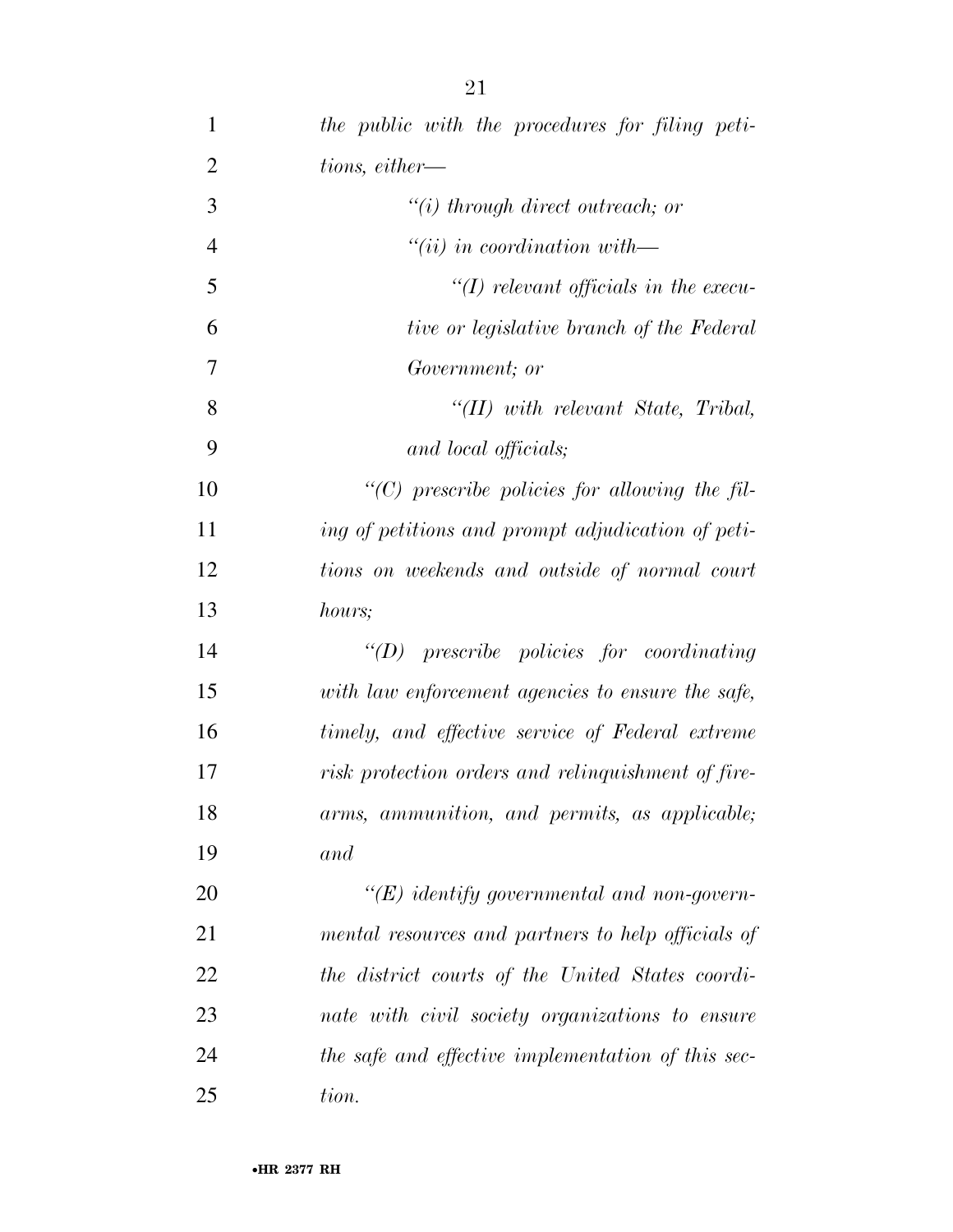| $\overline{2}$ | "(1) INDIVIDUAL REPORTS.—                           |
|----------------|-----------------------------------------------------|
| 3              | "(A) IN GENERAL.—Not later than 2 court             |
| $\overline{4}$ | days after the date on which a court issues or      |
| 5              | dissolves a Federal extreme risk protection order   |
| 6              | under this section or a Federal extreme risk pro-   |
| 7              | tection order expires without being renewed, the    |
| 8              | court shall notify—                                 |
| 9              | $"(i)$ the Attorney General;                        |
| 10             | $``(ii)$ each relevant mental health agen-          |
| 11             | cy in the State in which the order is issued;       |
| 12             | and                                                 |
| 13             | $``(iii)$ State and local law enforcement           |
| 14             | officials in the jurisdiction in which the          |
| 15             | order is issued, including the national in-         |
| 16             | stant criminal background check system sin-         |
| 17             | gle point of contact for the State of resi-         |
| 18             | dence of the respondent, where applicable.          |
| 19             | "(B) FORMAT.—A court shall submit a no-             |
| 20             | tice under subparagraph (A) in an electronic for-   |
| 21             | mat, in a manner prescribed by the Attorney         |
| 22             | General.                                            |
| 23             | "(C) UPDATE OF DATABASES.-As soon as                |
| 24             | practicable and not later than 5 days after re-     |
| 25             | ceiving a notice under subparagraph $(A)$ , the At- |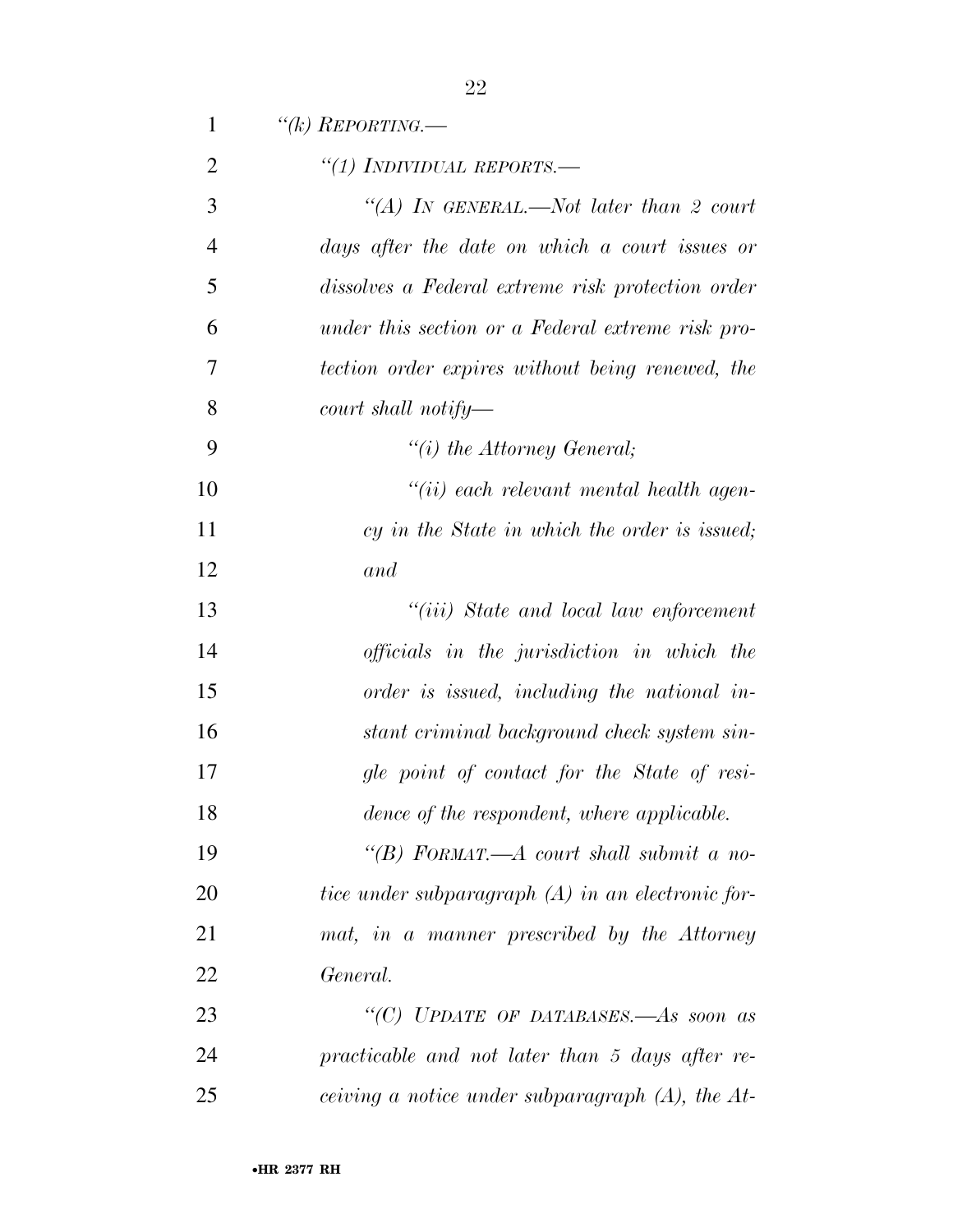| $\mathbf{1}$   | torney General shall update the background             |
|----------------|--------------------------------------------------------|
| $\overline{2}$ | check databases of the Attorney General to reflect     |
| 3              | the prohibitions articulated in the applicable         |
| $\overline{4}$ | Federal extreme risk protection order.                 |
| 5              | "(2) ANNUAL REPORTS.—Not later than 1 year             |
| 6              | after the date of enactment of the Federal Extreme     |
| 7              | Risk Protection Order Act of 2021, and annually        |
| 8              | thereafter, the Director shall submit to the Committee |
| 9              | on the Judiciary of the Senate and the Committee on    |
| 10             | the Judiciary of the House of Representatives a report |
| 11             | that includes, with respect to the preceding year—     |
| 12             | $\lq (A)$ the number of petitions for ex parte         |
| 13             | Federal orders filed, as well as the number of         |
| 14             | such orders issued and the number denied,              |
| 15             | $disaggered$ by-                                       |
| 16             | $\lq\lq(i)$ the jurisdiction;                          |
| 17             | $``(ii)$ whether the individual authorized             |
| 18             | under subsection $(b)$ to petition for a Fed-          |
| 19             | eral extreme risk protection order is a law            |
| 20             | enforcement officer, or a family or household          |
| 21             | member, and in the case of a family or                 |
| 22             | household member, which of subparagraphs               |
| 23             | $(A)$ through $(G)$ of subsection $(a)(6)$ de-         |
| 24             | scribes the relationship; and                          |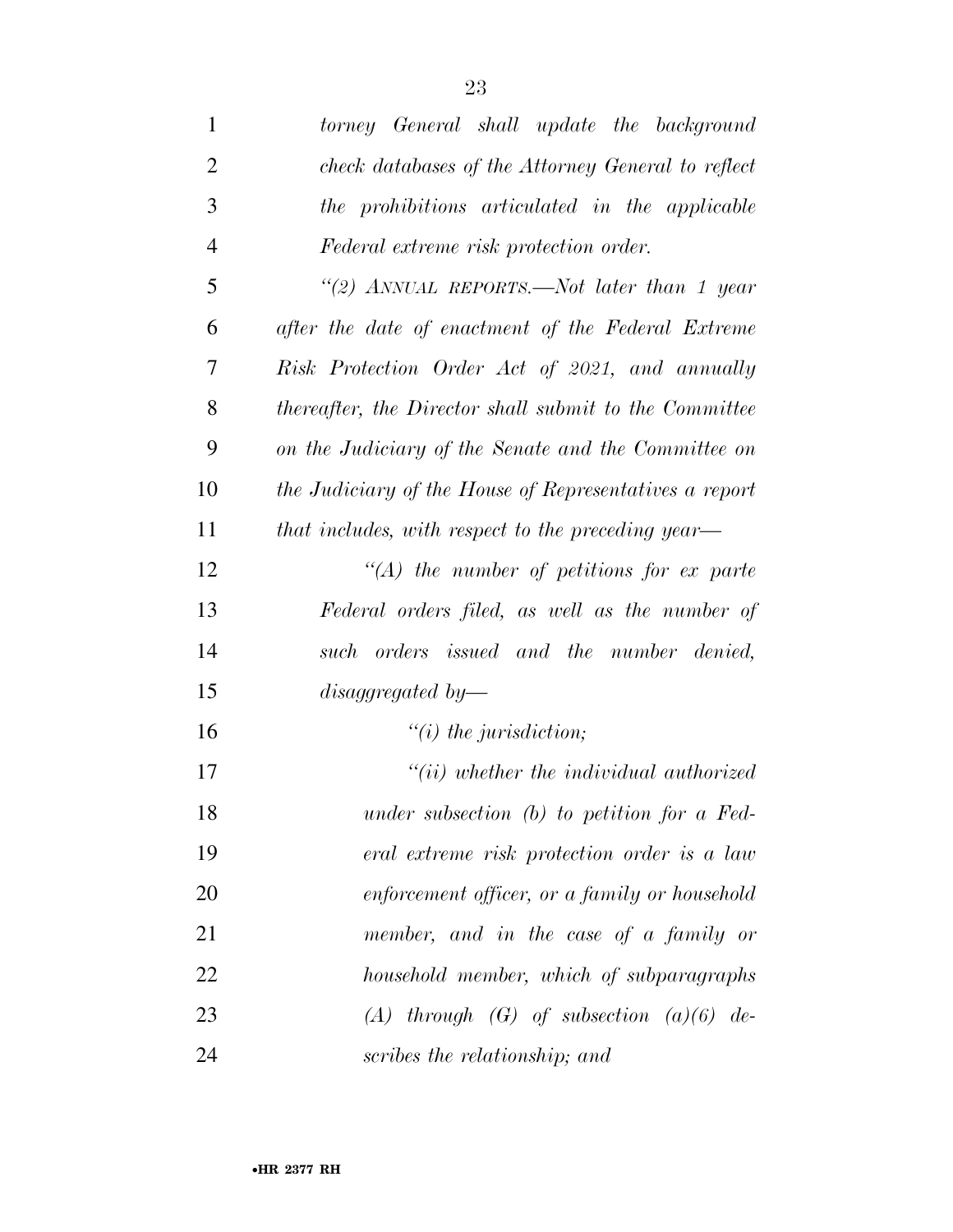| $\mathbf{1}$   | "(iii) the alleged danger posed by the            |
|----------------|---------------------------------------------------|
| $\overline{2}$ | Federal order respondent, including whether       |
| 3              | the danger involved a risk of suicide, unin-      |
| $\overline{4}$ | tentional injury, domestic violence, or other     |
| 5              | interpersonal violence;                           |
| 6              | $\lq\lq(B)$ the number of petitions for long-term |
| 7              | Federal orders filed, as well as the number of    |
| 8              | such orders issued and the number denied,         |
| 9              | $disaggered$ by—                                  |
| 10             | $"(i)$ the jurisdiction;                          |
| 11             | $``(ii)$ whether the individual authorized        |
| 12             | under subsection $(b)$ to petition for a Fed-     |
| 13             | eral extreme risk protection order is a law       |
| 14             | enforcement officer, or a family or household     |
| 15             | member, and in the case of a family or            |
| 16             | household member, which of subparagraphs          |
| 17             | $(A)$ through $(G)$ of subsection $(a)(6)$ de-    |
| 18             | scribes the relationship; and                     |
| 19             | $``(iii)$ the alleged danger posed by the         |
| 20             | Federal order respondent, including whether       |
| 21             | the danger involved a risk of suicide, unin-      |
| 22             | tentional injury, domestic violence, or other     |
| 23             | interpersonal violence;                           |
| 24             | $\lq\lq$ the number of petitions for renewals of  |
| 25             | long-term Federal orders filed, as well as the    |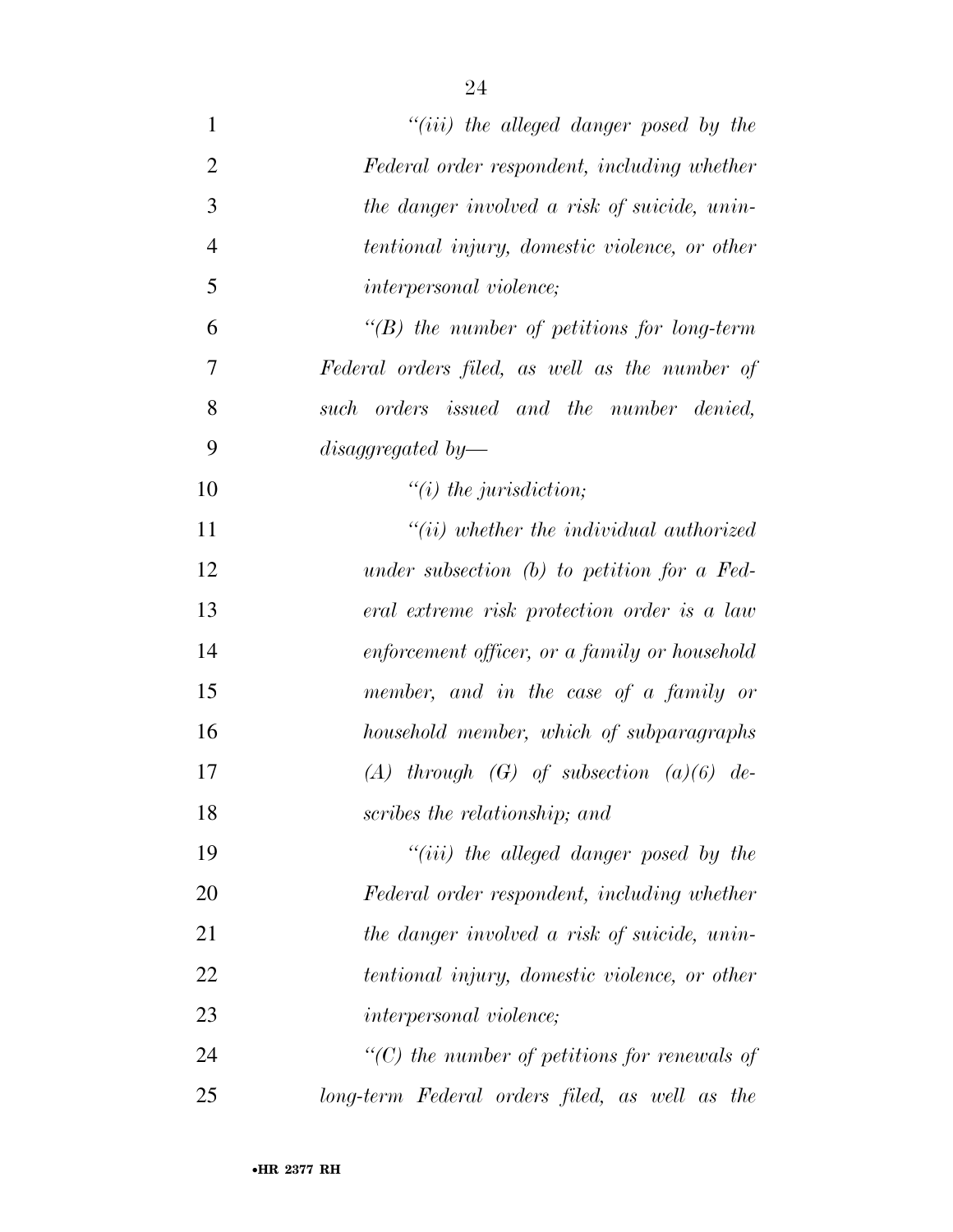| $\mathbf{1}$   | number of such orders issued and the number de-         |
|----------------|---------------------------------------------------------|
| $\overline{2}$ | <i>nied</i> ;                                           |
| 3              | "(D) the number of cases in which a court               |
| $\overline{4}$ | has issued a penalty for false reporting or frivo-      |
| 5              | <i>lous petitions;</i>                                  |
| 6              | $\lq\lq (E)$ demographic data of Federal order pe-      |
| 7              | titioners, including race, ethnicity, national ori-     |
| 8              | gin, sex, gender, age, disability, average annual       |
| 9              | income, and English language proficiency, if            |
| 10             | <i>available</i> ;                                      |
| 11             | $\lq\lq(F)$ demographic data of Federal order re-       |
| 12             | spondents, including race, ethnicity, national or-      |
| 13             | igin, sex, gender, age, disability, average annual      |
| 14             | income, and English language proficiency, if            |
| 15             | available; and                                          |
| 16             | $\lq\lq(G)$ the total number of firearms removed        |
| 17             | pursuant to Federal extreme risk protection or-         |
| 18             | ders, and, if available, the number of firearms         |
| 19             | removed pursuant to each such order.                    |
| 20             | "(1) TRAINING FOR FEDERAL LAW ENFORCEMENT OF-           |
| 21             | $FICERS$ .                                              |
| 22             | "(1) TRAINING REQUIREMENTS.—The head of                 |
| 23             | each Federal law enforcement agency shall require       |
| 24             | each Federal law enforcement officer employed by the    |
| 25             | agency to complete training in the safe, impartial, ef- |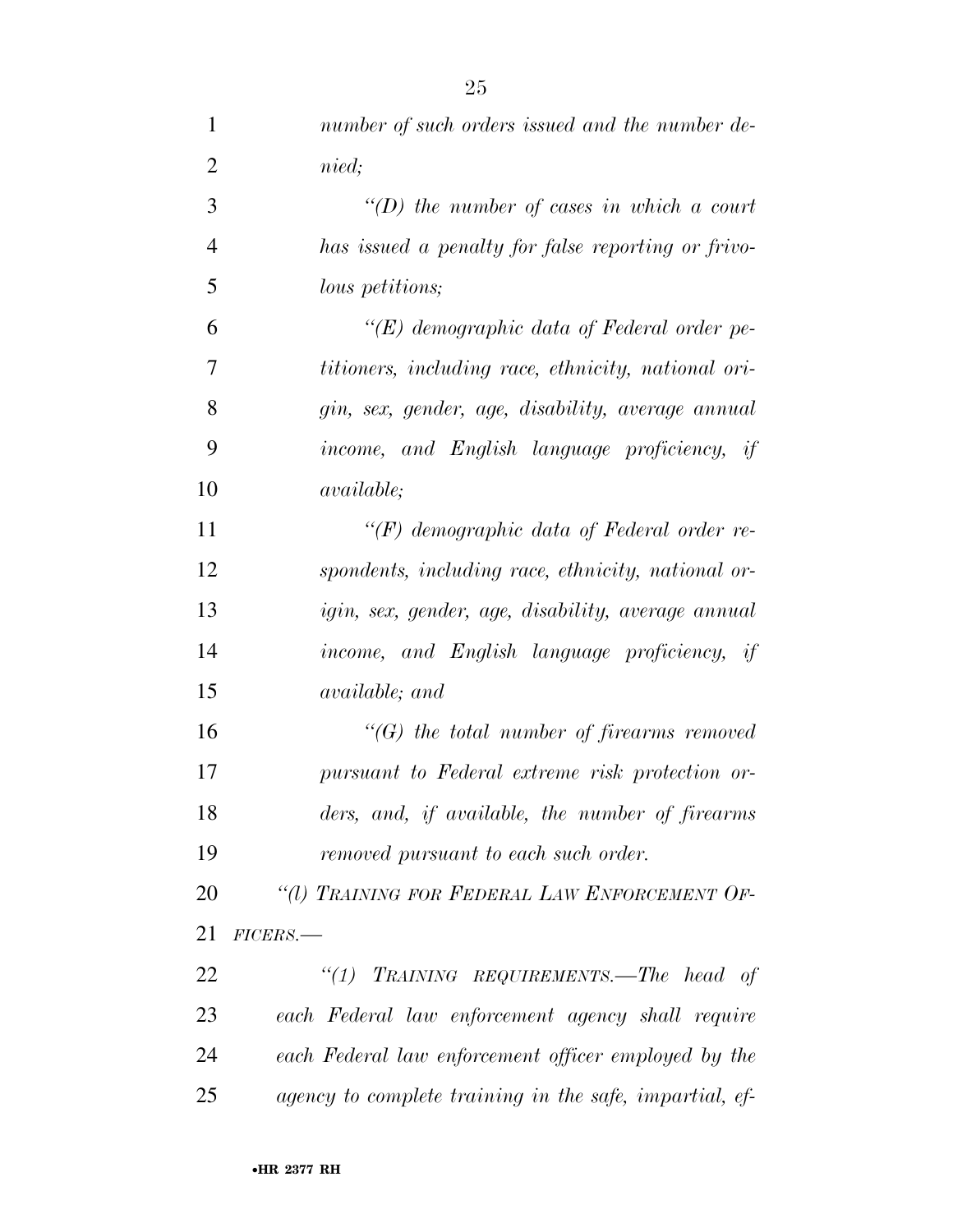*fective, and equitable use and administration of Fed- eral extreme risk protection orders, including training to address—* 

 *''(A) bias based on race and racism, eth- nicity, gender, sexual orientation, gender iden- tity, religion, language proficiency, mental health condition, disability, and classism in the use and administration of Federal extreme risk protection orders;* 

 *''(B) the appropriate use of Federal extreme risk protection orders in cases of domestic vio- lence, including the applicability of other policies and protocols to address domestic violence in sit- uations that may also involve Federal extreme risk protection orders and the necessity of safety planning with the victim before law enforcement petitions for and executes a Federal extreme risk protection order, if applicable;* 

 *''(C) interacting with persons with mental, behavioral, or physical disabilities, or emotional distress, including de-escalation techniques and crisis intervention;* 

 *''(D) training on community relations; and ''(E) best practices for referring persons subject to Federal extreme risk protection orders*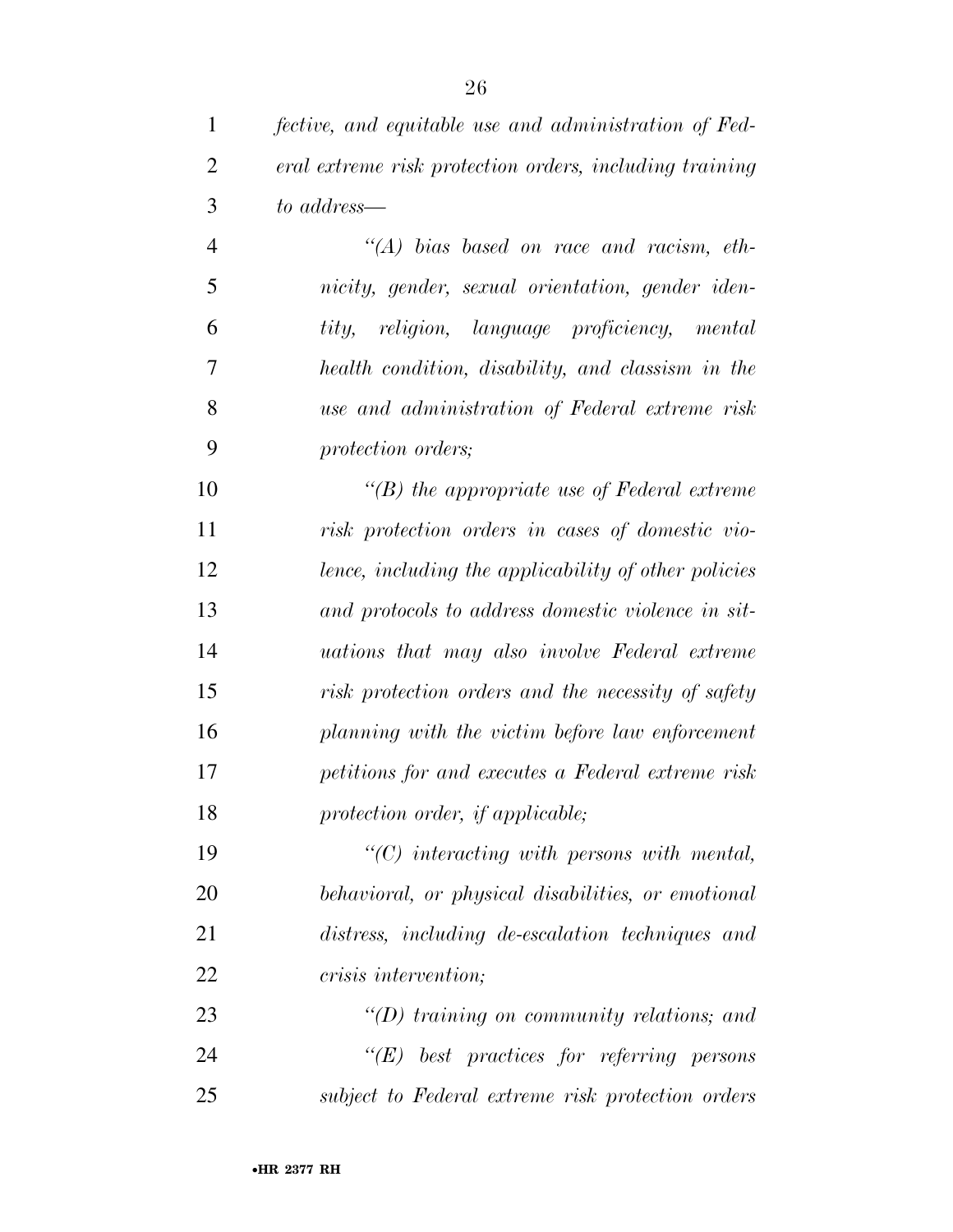| $\mathbf{1}$   | and associated victims of violence to social serv-            |
|----------------|---------------------------------------------------------------|
| $\overline{2}$ | <i>ice providers that may be available in the juris-</i>      |
| 3              | diction and appropriate for those individuals,                |
| $\overline{4}$ | including health care, mental health, substance               |
| 5              | abuse, and legal services, employment and voca-               |
| 6              | tional services, housing assistance, case manage-             |
| 7              | ment, and veterans and disability benefits.                   |
| 8              | "(2) TRAINING DEVELOPMENT.—Federal law en-                    |
| 9              | forcement agencies developing law enforcement train-          |
| 10             | ing required under this section shall seek advice from        |
| 11             | domestic violence service providers (including cul-           |
| 12             | turally specific (as defined in section 40002 of the Vi-      |
| 13             | olence Against Women Act of 1994 (34 U.S.C.                   |
| 14             | 12291)) providers), social service providers, suicide         |
| 15             | prevention advocates, violence intervention specialists,      |
| 16             | law enforcement agencies, mental health disability ex-        |
| 17             | perts, and other community groups working to reduce           |
| 18             | suicides and violence, including domestic violence,           |
| 19             | within the State.                                             |
| 20             | "(m) RULE OF CONSTRUCTION.—Nothing in this sec-               |
| 21             | tion or shall be construed to alter the requirements of sub-  |
| 22             | sections (d)(8) or (g)(8) of section 922, related to domestic |
|                | 23 violence protective orders.".                              |

*(b) TECHNICAL AND CONFORMING AMENDMENTS.—*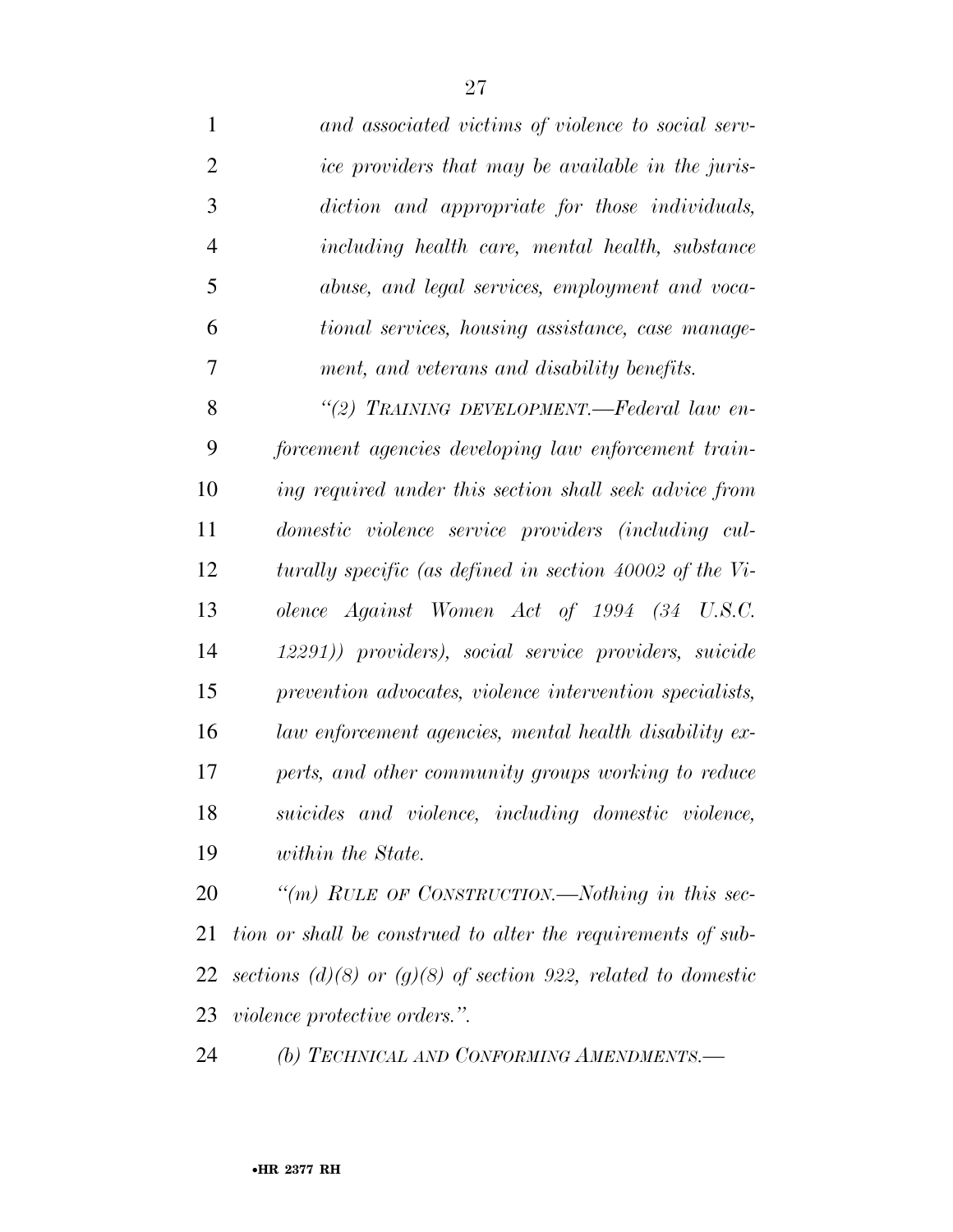| $\mathbf{1}$   | $(1)$ TABLE OF SECTIONS.—The table of sections         |
|----------------|--------------------------------------------------------|
| $\overline{2}$ | for chapter 44 of title 18, United States Code, is     |
| 3              | amended by adding at the end the following:            |
|                | "932. Extreme risk protection orders.".                |
| $\overline{4}$ | (2) FORFEITURE.—Section $924(d)(3)$ of title 18,       |
| 5              | United States Code, is amended—                        |
| 6              | $(A)$ in subparagraph $(E)$ , by striking "and"        |
| 7              | at the end;                                            |
| 8              | $(B)$ in subparagraph $(F)$ , by striking the          |
| 9              | period at the end and inserting "; and"; and           |
| 10             | $(C)$ by adding at the end the following:              |
| 11             | $\lq\lq(G)$ any attempt to violate a Federal extreme   |
|                |                                                        |
| 12             | risk protection order issued under section 932.".      |
| 13             | <b>SEC. 3. FEDERAL FIREARMS PROHIBITION.</b>           |
|                | Section 922 of title 18, United States Code, is amend- |
| 14             | $15$ ed $-$                                            |
| 16             | $(1)$ in subsection $(d)$ —                            |
| 17             | (A) in paragraph $(8)(B)(ii)$ , by striking            |
|                | "or" at the end;                                       |
| 18<br>19       | $(B)$ in paragraph $(9)$ , by striking the period      |
| 20             | at the end and inserting "; or"; and                   |
| 21             | $(C)$ by inserting after paragraph $(9)$ the fol-      |
| 22             | <i>lowing:</i>                                         |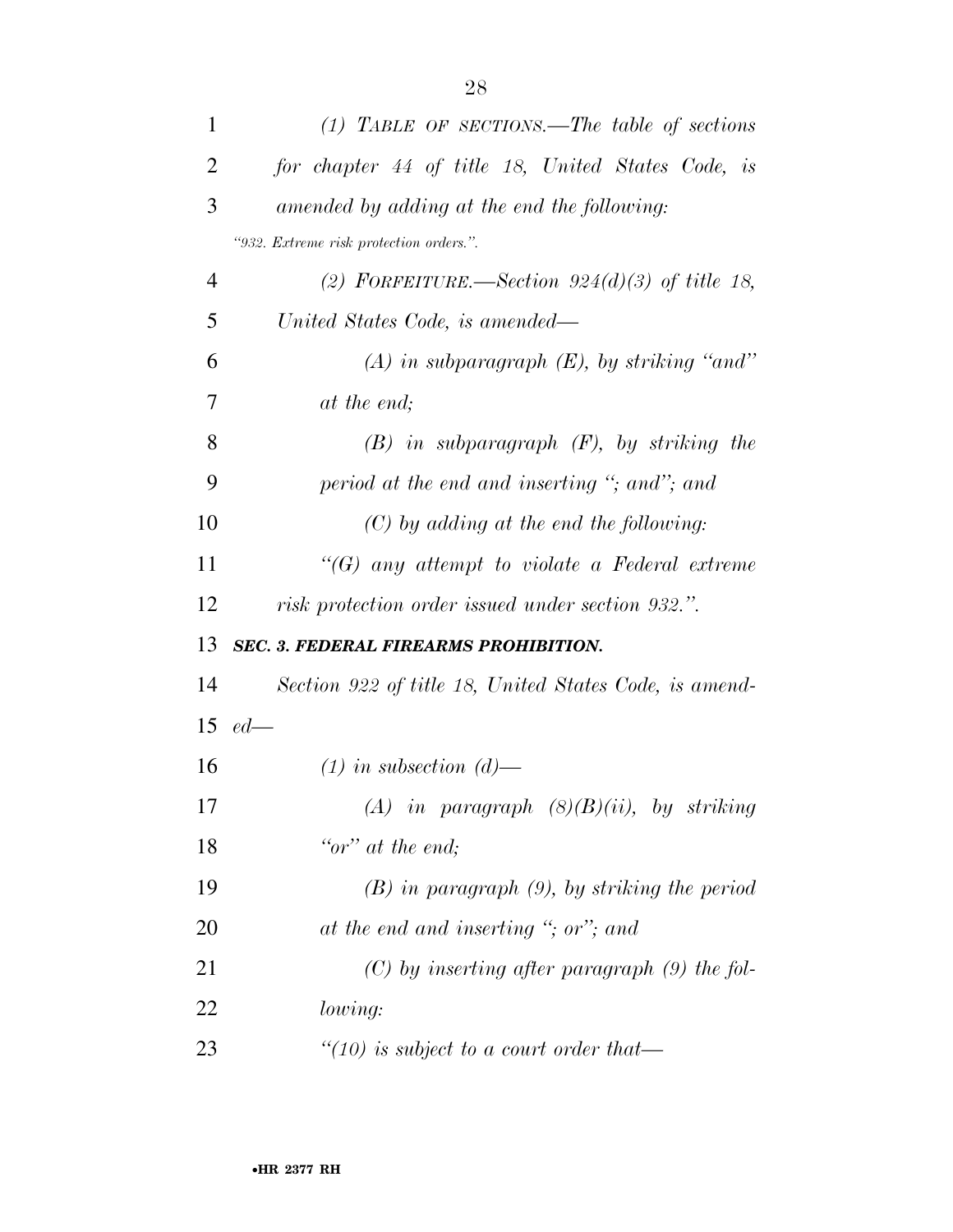| $\mathbf{1}$   | $\lq (A)(i)$ was issued after a hearing of which  |
|----------------|---------------------------------------------------|
| $\overline{2}$ | the person received actual notice, and at which   |
| 3              | the person had an opportunity to participate; or  |
| $\overline{4}$ | $``(ii)$ in the case of an ex parte order, rel-   |
| 5              | ative to which notice and opportunity to be       |
| 6              | heard are provided—                               |
| 7              | " $(I)$ within the time required by Fed-          |
| 8              | eral, State, Tribal, or territorial law; and      |
| 9              | $\lq (II)$ in any event within a reasonable       |
| 10             | time after the order is issued, sufficient to     |
| 11             | protect the due process rights of the person;     |
| 12             | $\lq\lq(B)$ prevents such person from possessing  |
| 13             | or receiving firearm; and                         |
| 14             | $\lq\lq C$ includes a finding that such person    |
| 15             | poses a danger of harm to self or others."; and   |
| 16             | $(2)$ in subsection $(g)$ —                       |
| 17             | (A) in paragraph $(8)(C)(ii)$ , by striking       |
| 18             | "or" at the end;                                  |
| 19             | $(B)$ in paragraph $(9)$ , by striking the        |
| 20             | comma at the end and inserting "; or"; and        |
| 21             | $(C)$ by inserting after paragraph $(9)$ the fol- |
| 22             | <i>lowing:</i>                                    |
| 23             | "(10) is subject to a court order that—           |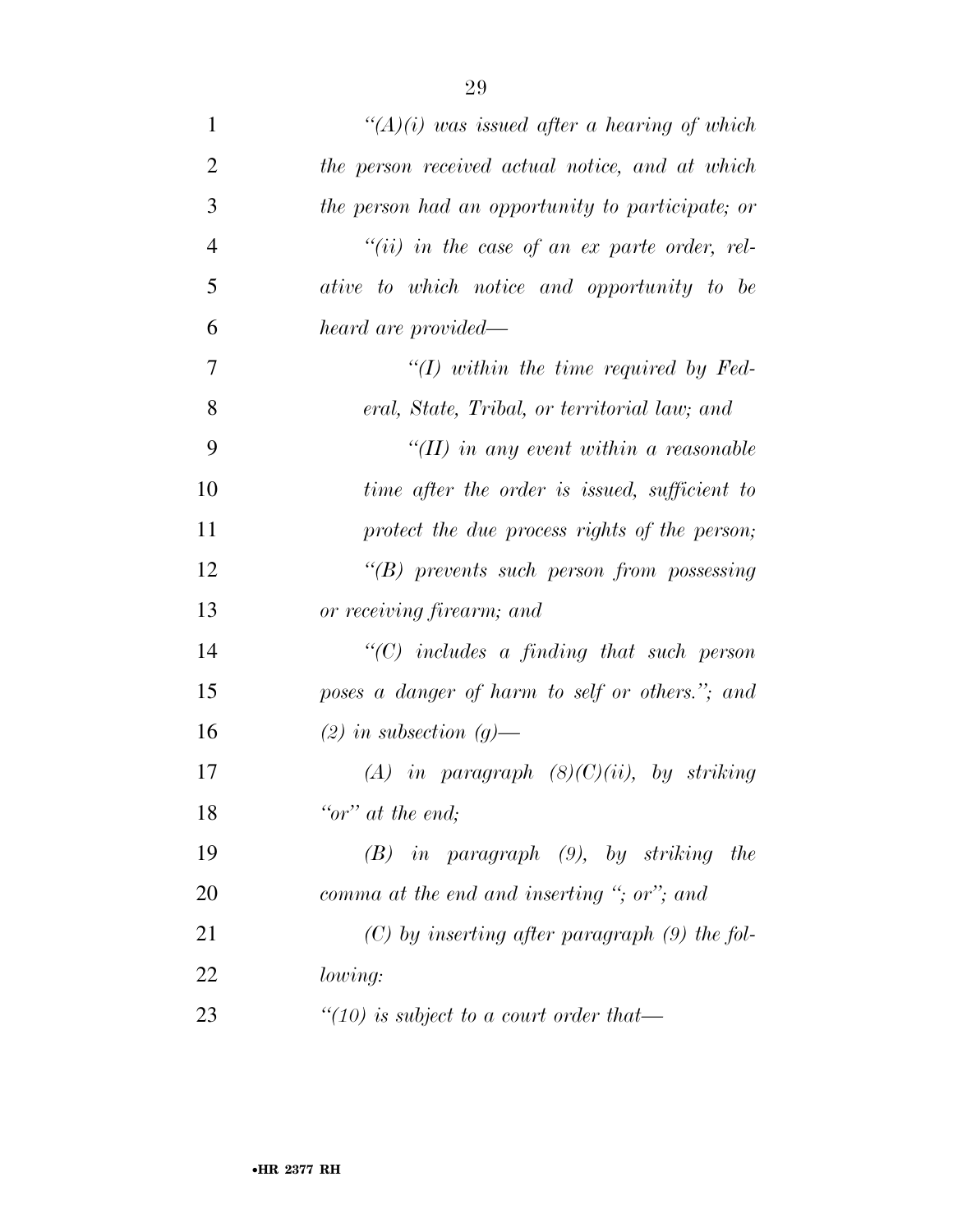| $\mathbf{1}$   | $\lq (A)(i)$ was issued after a hearing of which                 |
|----------------|------------------------------------------------------------------|
| $\overline{2}$ | the person received actual notice, and at which                  |
| 3              | the person had an opportunity to participate; or                 |
| $\overline{4}$ | $``(ii)$ in the case of an ex parte order, rel-                  |
| 5              | ative to which notice and opportunity to be                      |
| 6              | heard are provided—                                              |
| 7              | $\lq (I)$ within the time required by Fed-                       |
| 8              | eral, State, Tribal, or territorial law; and                     |
| 9              | $``(II)$ in any event within a reasonable                        |
| 10             | time after the order is issued, sufficient to                    |
| 11             | protect the due process rights of the person;                    |
| 12             | " $(B)$ prevents such a person from possessing                   |
| 13             | or receiving firearms; and                                       |
| 14             | $"(C)$ includes a finding that such person                       |
| 15             | poses a danger of harm to self or others,".                      |
| 16             | <b>SEC. 4. SEVERABILITY.</b>                                     |
| 17             | If any provision of this Act, or an amendment made               |
|                | 18 by this Act, or the application of such provision to any per- |
|                | 19 son or circumstance, is held to be invalid, the remainder     |
|                | 20 of this Act, or an amendment made by this Act, or the ap-     |
| 21             | plication of such provision to other persons or cir-             |
|                | 22 cumstances, shall not be affected.                            |
|                |                                                                  |
|                |                                                                  |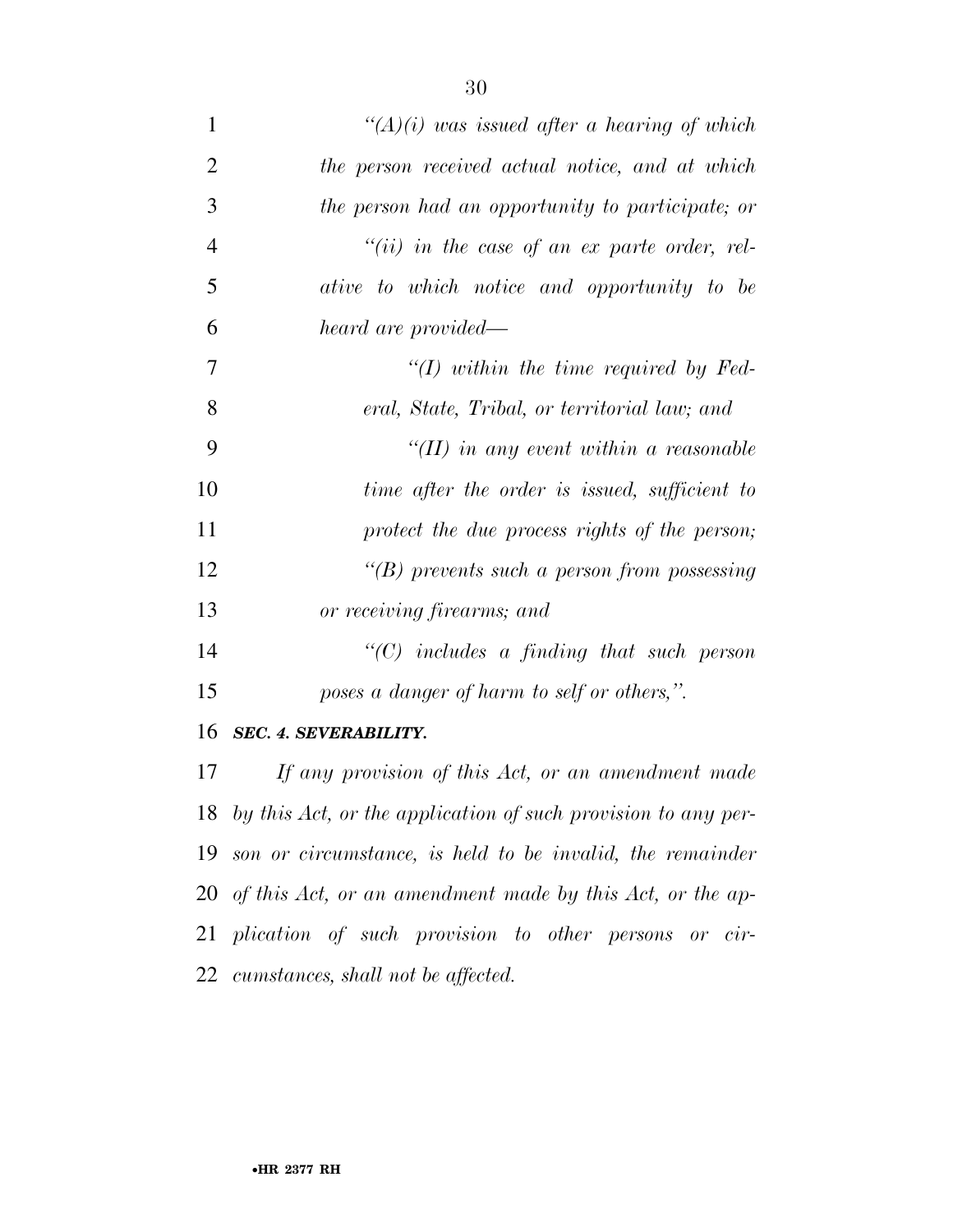## *SEC. 5. EFFECTIVE DATE.*

 *This Act and the amendments made by this Act shall take effect on the date that is 180 days after the date of enactment of this Act.* 

### *SEC. 6. PREEMPTION.*

 *Nothing in this Act or an amendment made by this Act shall be construed to preempt any State law or policy.*